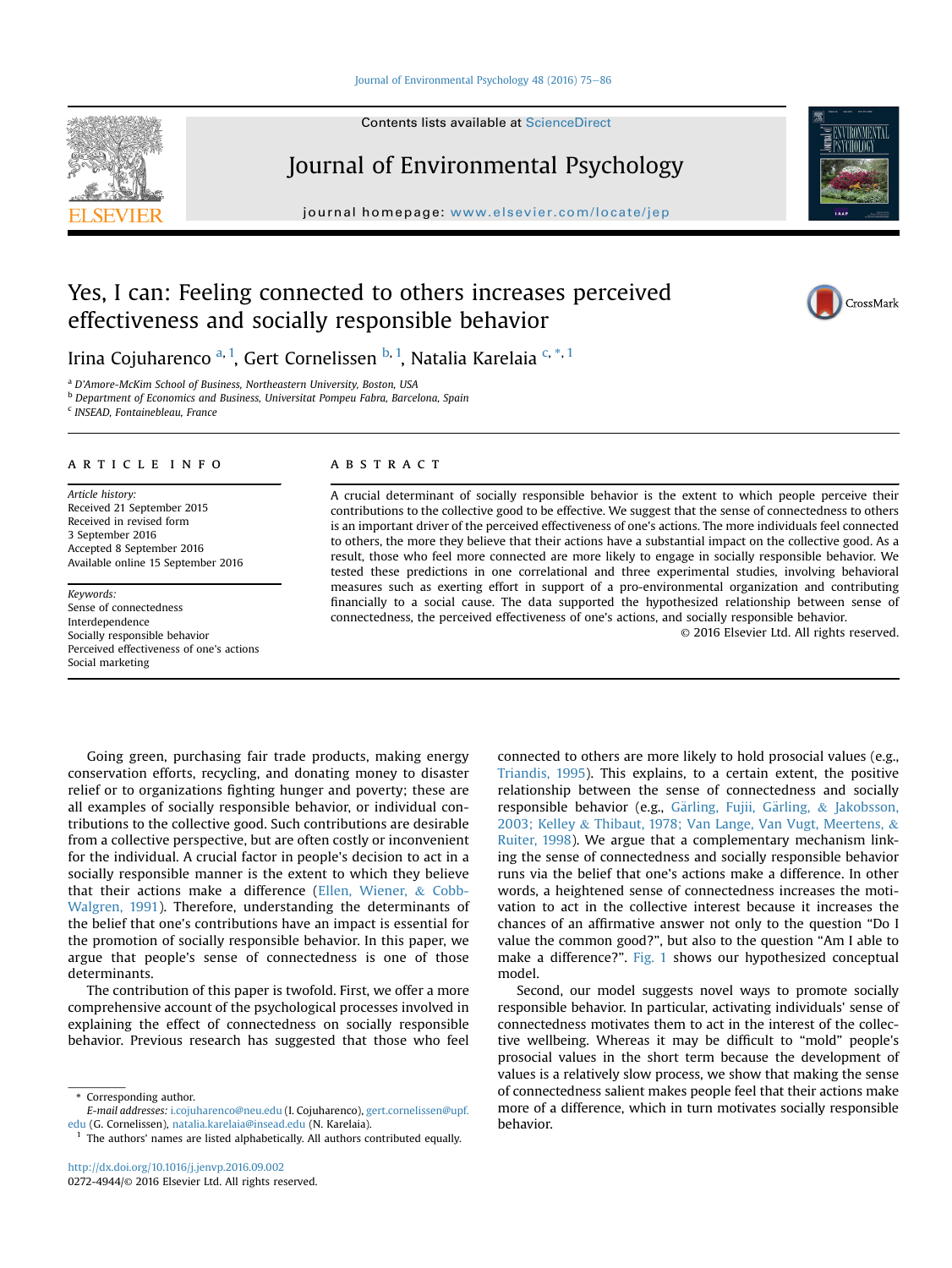### <span id="page-1-0"></span>1. Socially responsible behavior

Socially responsible behaviors are "actions taken by individuals to enhance societal well-being ("do good") or to avoid harmful consequences for the collective ("do no harm")" ([Crilly, Schneider,](#page-10-0) & [Zollo, 2008](#page-10-0), p. 176). Typically, situations in which society as a whole calls on its individual members to contribute to the common good, such as in the service of preserving the natural environment or setting up a fair system of economic exchange, take the form of a social dilemma. There are two main reasons why people often fail to take responsibility for the collective interest in such situations. First, social dilemmas are settings in which the individual and the collective interests collide [\(Dawes, 1980](#page-10-0)): it is in each individual's short term interest not to make costly contributions (e.g., when making commuting decisions, it is tempting to enjoy the flexibility and comfort of one's car rather than to use public transport), although the collective would benefit from individuals making these contributions (e.g., if more people would take public transport, levels of polluting emissions would drop). As a result of this conflict, people may be tempted to refrain from actions that are beneficial to society ([Messick](#page-10-0) & [Brewer, 1983](#page-10-0)). Second, the issues at stake often unfold on a large scale (e.g., climate change), such that each individual action produces negligible effects [\(Messick](#page-10-0)  $\&$ [Brewer, 1983](#page-10-0)). Consistent with this idea, previous research found that people believe that the effectiveness of their contribution in social dilemmas becomes smaller, as group size increases [\(Kerr,](#page-10-0) [1989](#page-10-0)). This may demotivate people to take responsibility. The collective, however, through concerted effort, can be an influential agent ([Bandura, 2000](#page-9-0)). Therefore, the promotion of socially responsible behavior is crucial for addressing many societal challenges.

Research on socially responsible behavior in social dilemmas has devoted much attention to the role of social values. Social values refer to the weight people place on the collective interest when making decisions ([Messick](#page-10-0) & [McClintock, 1968](#page-10-0)). It is therefore sensible to assume that an individual with stronger prosocial values is more likely to engage in socially responsible behavior. This relationship has been demonstrated in various settings, such as choosing public transport to reduce road congestion, helping behavior, and intentions to behave pro-environmentally ([Garling](#page-10-0) [et al., 2003; McClintock](#page-10-0) & [Allison, 1989; Nauta, De Dreu,](#page-10-0) & [van](#page-10-0) [der Vaart, 2002; Van Lange et al., 1998\)](#page-10-0). However, other studies found little relationship between concern for collective goals and socially responsible behavior [\(Crosby, Gill,](#page-10-0) & [Taylor, 1981; Ritchie](#page-10-0) & [Gordon, 1985; Scott, 1977\)](#page-10-0). The inconsistent results suggest that caring for the collective good does not guarantee that individuals will behave in a socially responsible manner. Indeed, [Kollmuss and Agyeman \(2002\)](#page-10-0) argued that the effect of social values is mostly limited to increased ideological support for and the endorsement of policy changes in favor of the collective wellbeing. To produce a change in actual behavior, other factors must play a role.

Previous research points to an important barrier for socially



Fig. 1. Hypothesized conceptual model.

responsible behavior: the feeling that individuals can only have a negligible impact on the larger scale (e.g., [Ellen et al., 1991;](#page-10-0) [Jackson, 2005; Stoll-Kleemann, O'Riordan,](#page-10-0) & [Jaeger, 2001](#page-10-0)). Even when they are aware of a problem, and wish to contribute to its solution, individuals may perceive that they have no "agency to have much effect'' [\(Owens, 2000](#page-10-0), p. 1143). Thus, beyond holding prosocial values, the belief that one's actions can make a difference is a necessary precursor of socially responsible behavior ([Hinkle, Fox-Cardamone, Haseleu, Brown,](#page-10-0) & [Irwin, 1996; Kinnear,](#page-10-0) [Taylor,](#page-10-0) & [Ahmed, 1974\)](#page-10-0). For example, in a study of social activism, only those individuals who perceived their actions as effective acted on their beliefs ([Hinkle et al., 1996](#page-10-0)). Similarly, [Fiske \(1987\)](#page-10-0) showed that perceived effectiveness differentiated inactive versus active participants in an anti-war movement. [Roberts](#page-10-0) [\(1996\)](#page-10-0) emphasized the crucial role of perceived effectiveness of one's actions for promoting environmentally friendly consumer choices. Various studies have demonstrated that greater perceived effectiveness of one's actions helps to translate people's concern for environmental protection into eco-friendly consumer choices [\(Axelrod](#page-9-0) & [Lehman, 1993; Berger](#page-9-0) & [Corbin, 1992; Grob,](#page-9-0) [1995; Lee](#page-9-0) & [Holden, 1999; Thøgersen, 1999\)](#page-9-0). Given the importance of perceived effectiveness in driving socially responsible behavior, understanding its antecedents becomes especially relevant. We argue that "sense of connectedness" is of central importance in that respect.

# 2. Sense of connectedness

We define "sense of connectedness" as the perceived unity and interdependence with others. Feeling connected to others is a fundamental psychological human need [\(Baumeister](#page-9-0) & [Leary, 1995](#page-9-0); [Ryan](#page-10-0) & [Deci, 2000](#page-10-0)). People tend to feel connected to those with whom they share a group membership (Tajfel,  $1982$ ) or other, sometimes trivial attributes, such as a birthday (e.g., [Cialdini](#page-10-0) & [De](#page-10-0) [Nicholas, 1989\)](#page-10-0). Moreover, individuals fundamentally differ in the extent to which they define themselves in terms of connectedness and interdependence with others ([Markus](#page-10-0)  $&$  [Kitayama, 1991\)](#page-10-0). A stronger sense of connectedness with others motivates striving to fit in social groups, fulfill one's social roles, and engage in actions that promote social harmony and respect for social norms ([Cross,](#page-10-0) [Bacon,](#page-10-0) & [Morris, 2000; Singelis, 1994](#page-10-0)).

Especially relevant in the context of this paper, the sense of connectedness to others is associated with greater salience of social values and of the collective good [\(Triandis, 1995; Utz, 2004\)](#page-11-0). Previous studies have demonstrated a link between the sense of connectedness and self-reported environmental conservation behavior [\(Arnocky, Stroink,](#page-9-0) & [DeCicco, 2007; McCarty](#page-9-0) & [Shrum,](#page-9-0) [2001\)](#page-9-0), recycling [\(McCarty](#page-10-0) & [Shrum, 2001](#page-10-0)), and donations to charity [\(Karremans, Van Lange,](#page-10-0) & [Holland, 2005](#page-10-0)). Specifically directed at nature conservation, more recent work pointed at a similar role for connectedness to nature ([Davis, Green,](#page-10-0) & [Reed,](#page-10-0) [2009; Schultz, 2002](#page-10-0)). The implicit or explicit assumption in those studies has been that the causal mechanism underlying the effect of the sense of connectedness to others on behavior is a larger commitment to further the interest of the collective ([Kelley](#page-10-0)  $&$  [Thibaut, 1978](#page-10-0)). We suggest that at least one other mechanism links the sense of connectedness and socially responsible behavior, and that mechanism involves the perceived effectiveness of one's actions.

When individuals feel connected to others, their sense of self is broadened to include others and the characteristics of self and others become shared, creating an overlap in cognitions about the self and others [\(Aron, Aron,](#page-9-0) & [Smollan, 1992; Aron, Aron, Tudor,](#page-9-0) & [Nelson, 1991; Goldstein](#page-9-0) & [Cialdini, 2007](#page-9-0)). The merging of self and others does not only occur in the context of close dyadic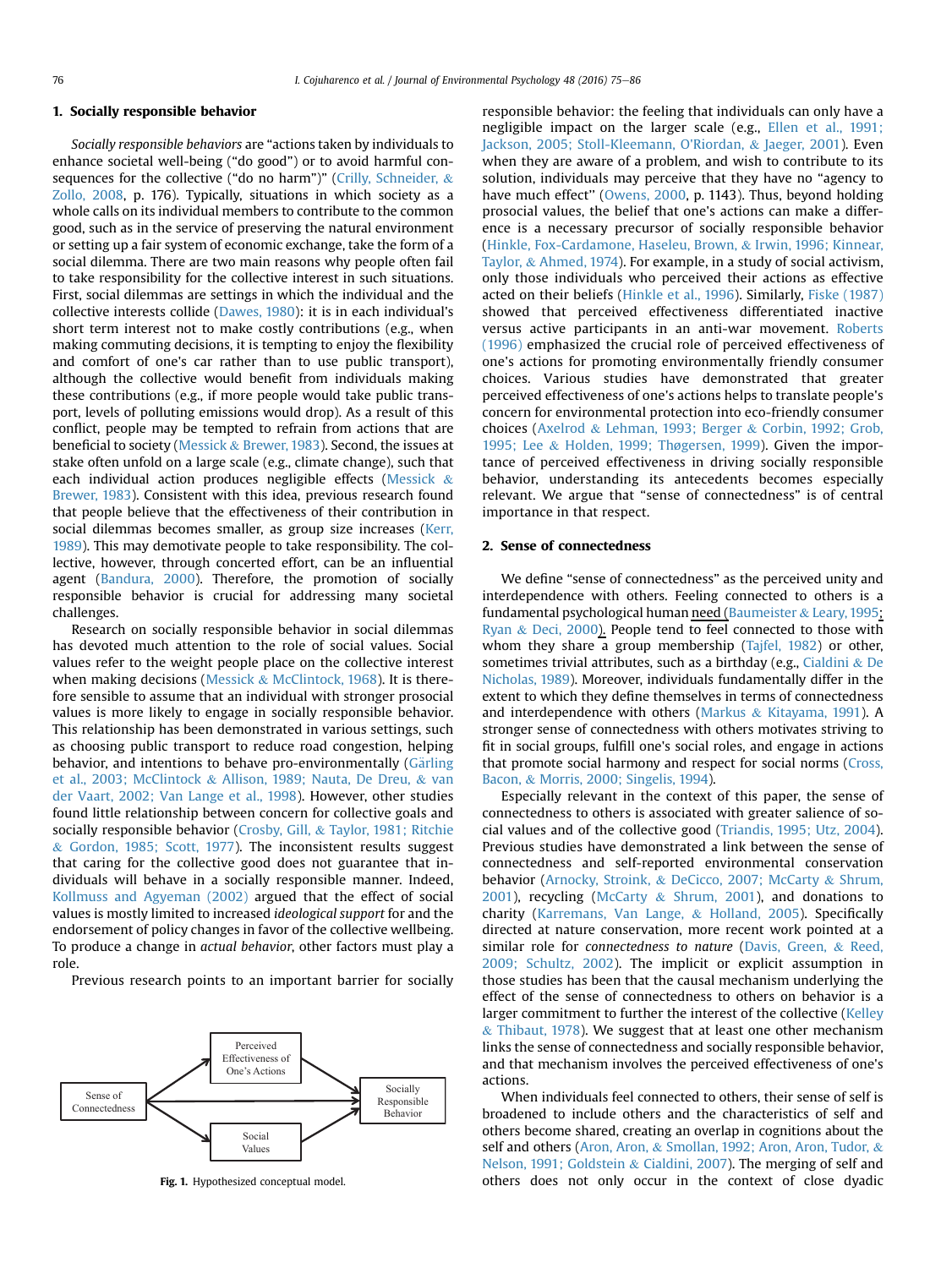relationships (e.g., [Aron et al., 1992](#page-9-0)), but also in the context of large groups of individuals, where a sense of unity with others may reduce the distinction between self and the group ([Kinket](#page-10-0) & [Verkuyten, 1997; Rosenberg, 1986; Tropp](#page-10-0) & [Wright, 2001\)](#page-10-0).

The vicarious self-perception model [\(Goldstein](#page-10-0) & [Cialdini,](#page-10-0) [2007](#page-10-0)) suggests that a heightened sense of connectedness causes individuals to view the self as an interchangeable exemplar of a collective rather than as a unique person ([Turner, Hogg, Oakes,](#page-11-0) [Reicher,](#page-11-0) & [Wetherell, 1987](#page-11-0)), and to transfer characteristics of others to the self [\(Coats, Smith, Claypool,](#page-10-0) & [Banner, 2000; Smith](#page-10-0)  $&$  [Henry, 1996\)](#page-10-0). This creates the possibility that for an individual with a heightened sense of connectedness, the belief about the group's effectiveness  $-$  which is objectively high [\(Bandura, 2000\)](#page-9-0)  $e$  is transferred to a belief about individual effectiveness: "Yes, I can!". In other words, when individuals consider whether behaving in a socially responsible manner can make a difference, a heightened sense of connectedness may make them evaluate the potential impact they can have at the level of a powerful agent: the collective. Consequently, a heightened sense of connectedness is likely to increase the belief that one's actions make a difference. Consistent with this idea, [Messick and Brewer](#page-10-0) [\(1983\)](#page-10-0) theorized that identifying with others may increase the perceived effectiveness of one's actions because "when individuals feel […] that their actions are representative of some larger social entity, the perceived impact of those actions is magnified […]." (p. 28).

In sum, we predict that a heightened sense of connectedness to others will increase the perceived effectiveness of one's actions, above and beyond the effect it may have on social values. Furthermore, we hypothesize that perceived effectiveness of one's actions mediates the positive effect of the sense of connectedness on socially responsible behavior (see [Fig. 1\)](#page-1-0).

### 3. Overview of studies

We tested our hypotheses by means of survey data and three experiments. In Study 1, we used a survey of consumer behaviors to test whether individuals with a heightened sense of connectedness view their individual choices as more effective in contributing to the greater good and whether, as a result, they are more likely to engage in socially responsible consumer behavior. In three subsequent experiments, we examined the causal impact of the sense of connectedness by activating an interdependent mindset through a priming procedure. In Study 2, we tested whether priming connectedness increases perceived effectiveness of individual consumption choices. In Studies 3 and 4, we examined the effect of the experimentally induced sense of connectedness on various behavioral measures of socially responsible conduct. In Study 3, the outcome measure was participants' willingness to exert effort for a social cause. In Study 4, our dependent variable was participants' willingness to pay for chocolate marketed by an organization that promotes ethical business and fair trade. In this last study, we tested additionally the mediating effect of perceived effectiveness of individual choices on socially responsible behavior.

### 4. Study 1

Study 1 was conducted to test our hypothesized model [\(Fig. 1](#page-1-0)) in the context of consumer behavior. In particular, we examined whether individual differences in the sense of connectedness could predict two instances of socially responsible consumer behavior ([Webb, Mohr,](#page-11-0) & [Harris, 2008](#page-11-0)): environmentally conscious purchasing behavior and recycling. We also tested whether this relationship was mediated by the perceived effectiveness of one's actions in the consumption context, above and beyond the possible mediating effect of social values.

# 4.1. Method

### 4.1.1. Participants and procedure

We recruited 754 US-based adults who were members of an online research panel (CT Marketing Group, Inc.). They completed a survey that included measures for the sense of connectedness, socially responsible behavior in the consumption domain, perceived effectiveness of one's actions, social values, and propensity to answer in a socially desirable manner. Halfway through the survey, we included an instructional manipulation check (IMC; [Oppenheimer, Meyvis,](#page-10-0) & [Davidenko, 2009\)](#page-10-0) to identify participants who do not read the questions carefully. More specifically, participants were told: "Please, check button '2' on the scale below  $-$  just making sure that everyone is keeping up with survey instructions." The data of the participants who failed to click the requested button (15.4%) were excluded from further analysis, according to a decision made prior to conducting the study. The final sample thus included 638 US-based adults (100% full-time employed; 62% female; 81.5% Caucasian, 5.2% African American, 4.7% Hispanic, 7.1% Asian American;  $M_{\text{age}} = 44.08$ ,  $SD_{\text{age}} = 11.44$ ). Approximately 59% of the sample had at least a university degree, while another 22% of the respondents had some college education.

### 4.1.2. Measures

Unless otherwise indicated, all items used a 7-point Likert-type scale anchored at  $1 =$  strongly disagree and  $7 =$  strongly agree.

4.1.2.1. Sense of connectedness. To assess participants' sense of connectedness, we included 10 interdependence items of the selfconcept scale ([Johnson](#page-10-0) & [Lord, 2010; Johnson, Selenta,](#page-10-0) & [Lord,](#page-10-0) [2006\)](#page-10-0), which was designed to measure the extent to which individuals define the self in terms of connectedness to specific others and groups. Items included "Knowing that a close other acknowledges and values the role that I play in their life makes me feel like a worthwhile person" and "I feel great pride when my team or group does well, even if I am not the main reason for its success" (see [Appendix A](#page-8-0) for a full list of items),  $\alpha = 0.92$ .

4.1.2.2. Socially responsible consumer behavior. We asked participants to self-report on two instances of socially responsible behavior in the consumption context: recycling and environmentally conscious purchasing behavior. Participants were asked to indicate, on a scale from  $1 =$  never true to  $7 =$  always true, how often they engage in a number of behaviors. Both measures are subscales from the socially responsible purchase and disposal scale ([Webb](#page-11-0) [et al., 2008](#page-11-0)). Recycling behavior was measured using six items. Sample items included: "I recycle plastic containers" and "I recycle magazines,"  $\alpha$  = 0.94. Environmentally conscious purchasing behavior was measured using seven items. Sample items included: "I make an effort to avoid products or services that cause environmental damage" and "I avoid buying products that are made from endangered animals,"  $\alpha = 0.92$ .

We conducted confirmatory factor analyses with maximum likelihood estimation procedures [\(Bentler](#page-9-0) & [Dudgeon, 1996\)](#page-9-0) to verify the two-dimensional structure of the measure. The model with two factors,  $\chi^2$  (61) = 210.44, RMSEA = 0.06, CFI = 0.98,  $SRMR = 0.04$ , yielded a significantly better fit with the data than the model with one factor,  $\chi^2$  (62) = 2192.03, RMSEA = 0.23, CFI = 0.72,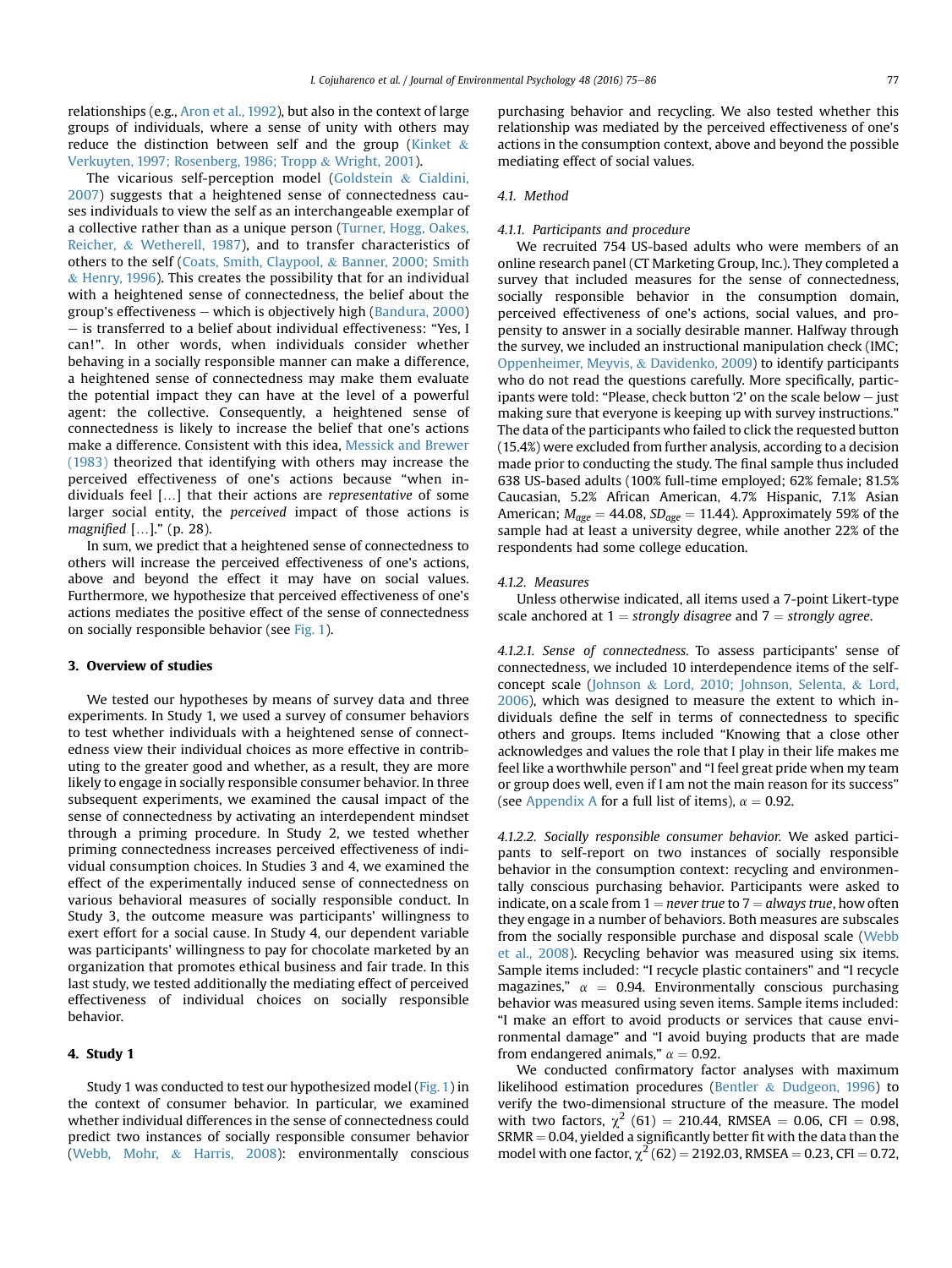$SRMR = 0.20$ , indicating that the two measures of behavior should be analyzed separately. Further factor analyses of this measure in conjunction with other measures are described below and reported in [Appendices B and C.](#page-9-0)

4.1.2.3. Perceived effectiveness of one's actions. To measure perceived effectiveness of one's actions in the consumption context, we included three items from the perceived consumer effectiveness scale ([Roberts, 1996\)](#page-10-0). The scale was explicitly designed to measure the perceived ability to exert a positive impact on society and the environment through individual consumption choices. The items were: "It is worthless for the individual consumer to do anything about pollution" (reverse scored), "Since one person cannot have any effect upon pollution and natural resource problems, it does not make any difference what I do" (reverse scored), and "Each consumer's behavior can have a positive effect on society by purchasing products sold by socially responsible companies,"  $\alpha = 0.83$ .

4.1.2.4. Social values. Social values were measured using four items from the consumer ethics scale ([Vitell](#page-11-0) & [Muncy, 2005\)](#page-11-0). Respondents were asked to agree or disagree whether specific behaviors were morally appropriate. We asked about the appropriateness of behavior to clearly distinguish this measure from the measures of self-reported behavior. Values refer to guiding principles, and therefore this measure does not ask for (descriptive) reporting of behavior, but (prescriptive) beliefs regarding what one should do. Target behaviors were chosen so as to correspond to the self-report socially responsible consumer behaviors included in the survey. The items were: "Purchasing something made of recycled materials even though it is more expensive," "Recycling materials such as cans, bottles, newspapers, etc.," "Buying products labeled as "environmentally friendly" even if they do not work as well as competing products," and "Buying only from companies that have a strong record of protecting the environment,"  $\alpha = 0.87$ .

To address potential concerns regarding the discriminant validity of this measure, we verified, through a two-step procedure, whether it was distinct from the two measures of behavior (i.e., recycling and environmentally conscious purchasing behavior). First, we conducted a confirmatory factor analysis using varimax rotation to maximize differentiation among items. The results supported a three-factor solution (77.65% variance explained), in which all items had loadings higher than 0.40 ([Stevens, 1992](#page-10-0)) on the intended factor and loadings of lower than 0.40 on the remaining factors (see [Appendix B](#page-9-0) for factor loadings).

Second, we verified the underlying structure of all our variables (two instances of behavior, values, perceived effectiveness, and sense of connectedness) by conducting further confirmatory factor analysis with maximum likelihood estimation procedures and subsequently comparing nested measurement models. The results, reported in [Appendix C,](#page-9-0) showed that the model with five factors, in which the items for the five variables indicated five separate latent constructs, fits the data significantly better than models with fewer factors in which several variables indicated the same latent construct.

Taken together, these analyses indicate that all our key measures are distinct from each other.

4.1.2.5. Social desirability. Previous research showed that individuals who feel more connected to others are more concerned with self-presentation and may be motivated to be liked by others ([van Baaren, Maddux, Chartrand, de Bouter,](#page-9-0) & [van Knippenberg,](#page-9-0) [2003](#page-9-0)). To control for the possible response bias due to the selfpresentation motives, we included eleven items from the Marlowe-Crowne social desirability scale [\(Crowne](#page-10-0) & [Marlowe,](#page-10-0) [1960](#page-10-0)). Sample items included "It is sometimes hard for me to go on with my work if I am not encouraged" and "I am always willing to admit it when I make a mistake." Participants were asked to indicate whether each of the items was true or false,  $\alpha = 0.70$ .

### 4.2. Results

Descriptive statistics for our focal variables are presented in [Table 1.](#page-4-0) To analyze the relationship between our focal variables, we first conducted regression analyses (see [Table 2\)](#page-4-0), following the recommendations of [Baron and Kenny \(1986\).](#page-9-0) Step 1 was a baseline model with recycling behavior and environmentally conscious purchasing behavior as dependent variables and individuals' sense of connectedness as the independent variable. At Step 2, we first regressed perceived effectiveness (i.e., the hypothesized mediator) on the sense of connectedness. We then regressed social values (i.e., another potential mediator) on the sense of connectedness. Finally, at Step 3, we regressed each measure of socially responsible behavior on individuals' sense of connectedness, perceived effectiveness, and social values. Social desirability, age, and gender were included as controls in all models.

The results revealed that when included as the only predictor, individuals' sense of connectedness significantly predicted the dependent variables: recycling behavior (Step 1:  $\beta$  = 0.18,  $p < 0.001$ ,  $\eta_p^2 = 0.03$ ) and environmentally conscious purchasing behavior (Step 1:  $\beta = 0.28$ ,  $p < 0.001$ ,  $\eta_p^2 = 0.08$ ), as well as the mediators: perceived effectiveness (Step 2:  $\beta = 0.41$ ,  $p < 0.001$ ,  $\eta_{\c{p}}^2$  = 0.17) and social values (Step 2:  $\beta$  = 0.22,  $p$  < 0.001,  $\eta_p^2 = 0.05$ ). When the mediators were added to the models predicting socially responsible behavior (i.e., Step 3 compared to Step 1), the sense of connectedness became non-significant in predicting recycling behavior ( $\beta = 0.05$ ,  $p = 0.20$ ,  $\eta_p^2 = 0.00$ ), and its effect on environmentally conscious purchasing behavior diminished ( $\beta = 0.10$ ,  $p < 0.01$ ,  $\eta_p^2 = 0.01$ ), while perceived effectiveness significantly predicted both measures of behavior  $(\beta = 0.26$  and 0.43, both  $p < 0.001$ ,  $\eta_p^2 = 0.05$  and 0.14, for recycling and environmentally conscious purchasing behavior, respectively). The effect of social values on behavior was not significant in these final models ( $\beta = 0.07$  and 0.01,  $p = 0.09$  and 0.74,  $\eta_p^2 = 0.00$  for both measures of behavior). Interestingly, social values significantly predicted behavior when added to the models of behavior as the only mediator ( $\beta = 0.17$ ,  $p < 0.001$ ,  $\eta_p^2 = 0.03$  for both measures of behavior, models not reported in [Table 2](#page-4-0)). These results suggest that the effect of perceived effectiveness on behavior is stronger than the effect of social values and that the perceived effectiveness of one's actions mediates the relationship between one's sense of connectedness and socially responsible behavior.

To further test the mediation effect, we used a bootstrapping technique [\(Preacher](#page-10-0) & [Hayes, 2008\)](#page-10-0). In particular, we estimated the size of the indirect effect of the sense of connectedness on socially responsible behavior via perceived effectiveness in a multiple mediator model that included a path through social values. Social desirability bias, age, and gender were included as control variables. The results indicated that the 95% bias-corrected confidence interval for the indirect effect through perceived effectiveness excluded zero both for recycling behavior, [0.12, 0.32] and environmentally conscious purchasing behavior, [0.20, 0.38], suggesting a significant indirect effect ([MacKinnon,](#page-10-0) [Fairchild,](#page-10-0) & [Fritz, 2007](#page-10-0)). Consistent with the regression results, the 95% bias-corrected confidence interval for the indirect effect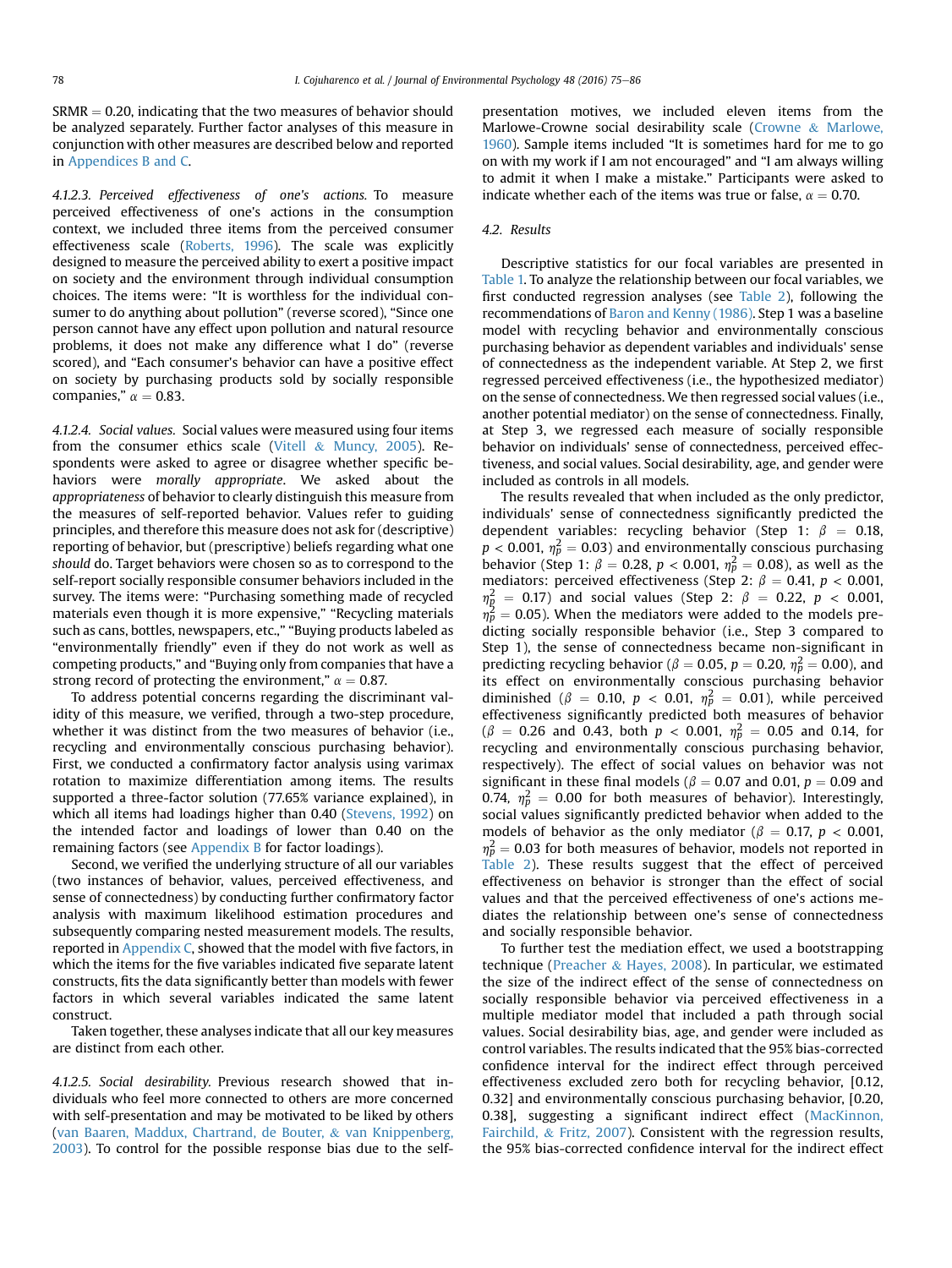| Descriptive statistics, Study 1. |  |
|----------------------------------|--|
| iabie i                          |  |

|   | Variable                                      | Mean  | <b>SD</b> | Correlations |           |           |           |         |           |      |
|---|-----------------------------------------------|-------|-----------|--------------|-----------|-----------|-----------|---------|-----------|------|
|   |                                               |       |           |              |           |           | 4         |         | 6         |      |
|   | Sense of connectedness                        | 5.81  | 0.88      | (0.92)       |           |           |           |         |           |      |
|   | Perceived effectiveness of one's actions      | 5.48  | 1.31      | $0.44***$    | (0.83)    |           |           |         |           |      |
|   | Recycling behavior                            | 5.33  | 1.73      | $0.19***$    | $0.32***$ | (0.94)    |           |         |           |      |
| 4 | Environmentally conscious purchasing behavior | 4.44  | 1.40      | $0.31***$    | $0.50***$ | $0.44***$ | (0.92)    |         |           |      |
|   | Social values                                 | 4.88  | 1.56      | $0.21***$    | $0.45***$ | $0.19***$ | $0.22***$ | (0.87)  |           |      |
| 6 | Social desirability                           | 1.55  | 0.24      | $0.12***$    | $0.11***$ | $0.08*$   | $0.20***$ | $-0.06$ | (0.70)    |      |
|   | Age                                           | 44.08 | 11.44     | $0.11***$    | $0.09*$   | 0.04      | 0.07      | $-0.07$ | $0.15***$ |      |
| 8 | Gender (female $= 1$ , male $= 0$ )           | 0.62  | 0.49      | $0.13***$    | $0.20***$ | 0.07      | $0.11***$ | $0.09*$ | 0.00      | 0.03 |

Note. N = 638. \*\*\*p < 0.001, \*\*p < 0.01, \*p < 0.05 (two-tailed). Reliability ( $\alpha$ ) appears across the diagonal in parentheses.

### Table 2

<span id="page-4-0"></span> $T = T$ 

Regression analyses, study 1.

|                                                 | Step 1                       |                                                            | Step 2                                                |                                         | Step 3              |                                                            |  |
|-------------------------------------------------|------------------------------|------------------------------------------------------------|-------------------------------------------------------|-----------------------------------------|---------------------|------------------------------------------------------------|--|
|                                                 | $DV =$ recycling<br>behavior | $DV =$ environmentally<br>conscious purchasing<br>behavior | $DV =$ perceived<br>effectiveness of<br>one's actions | $DV = social$ values $DV =$ recycling   | behavior            | $DV =$ environmentally<br>conscious purchasing<br>behavior |  |
| Controls                                        |                              |                                                            |                                                       |                                         |                     |                                                            |  |
| Social desirability                             | 0.05(1.39)                   | $0.17***$ (4.47)                                           | 0.06(1.68)                                            | $-0.07(-1.84)$                          | 0.04(1.16)          | $0.14***$ (4.14)                                           |  |
| Age                                             | 0.01(0.17)                   | 0.01(0.23)                                                 | 0.03(0.81)                                            | $-0.09^{\ast}$ (-2.18)                  | 0.01(0.14)          | $-0.00$ ( $-0.08$ )                                        |  |
| Gender (female $= 1$ , male $= 0$ )             | 0.05(1.24)                   | 0.07(1.84)                                                 | $0.14***$ (4.09)                                      | 0.07(1.73)                              | 0.01(0.18)          | 0.01(0.16)                                                 |  |
| Independent variable                            |                              |                                                            |                                                       |                                         |                     |                                                            |  |
| <b>Sense of connectedness</b>                   | $0.18***$ (4.44)             | $0.28***$ (7.43)                                           | $0.41***$ (11.57)                                     | $0.22***$ (5.63)                        | 0.05(1.30)          | $0.10^{**}$ (2.64)                                         |  |
| <b>Mediators</b>                                |                              |                                                            |                                                       |                                         |                     |                                                            |  |
| <b>Perceived effectiveness of one's actions</b> |                              |                                                            |                                                       |                                         | $0.26***$ (5.47)    | $0.43***$ (10.21)                                          |  |
| Social values                                   |                              |                                                            |                                                       |                                         | 0.07(1.68)          | 0.01(0.33)                                                 |  |
| adj. $R^2$                                      | 0.04                         | 0.12                                                       | 0.12                                                  | 0.06                                    | 0.10                | 0.27                                                       |  |
|                                                 |                              | $F(4, 633) = 6.84$ $F(4, 633) = 23.53$                     |                                                       | $F(4, 633) = 45.10$ $F(4, 633) = 10.72$ | $F(6, 631) = 12.96$ | $F(6, 631) = 40.30$                                        |  |
| Comparison to Step 1: $\Delta$ R <sup>2</sup>   |                              |                                                            |                                                       |                                         | $0.06***$           | $0.15***$                                                  |  |

Note.  $N = 638$ . Standardized beta coefficients; t statistics in parentheses. \*\*\*p < 0.001, \*\*p < 0.01, \*p < 0.05.

Results that provide tests of our hypotheses appear in bold.

through social values included zero for both recycling behavior, [0.00, 0.08], and environmentally conscious purchasing behavior, [-0.03, 0.04], suggesting that the indirect effect was not significant.

### 4.3. Discussion

These findings provide support for our suggestion that perceived effectiveness of one's actions explains the relationship between the sense of connectedness and socially responsible behavior, above and beyond social values. Participants with a greater sense of connectedness reported that they were more likely to make socially responsible consumption choices. In addition, they saw their consumption choices as more impactful in producing a change on the large scale, and this judgment (partly) explained the relationship between one's sense of connectedness and socially responsible behavior in the consumption context. While participants with a greater sense of connectedness also scored higher on social values, the effect of social values on socially responsible behavior was negligible when both social values and perceived effectiveness of one's actions were tested for their impact on behavior. These results support previous findings that social values may not be sufficient to produce behavioral change (e.g., [Crosby](#page-10-0) [et al., 1981; Kollmuss](#page-10-0) & [Agyeman, 2002](#page-10-0)).

### 5. Study 2

To further test for a causal link between the sense of

connectedness and perceived effectiveness of one's actions, we conducted an experiment in which the sense of connectedness was manipulated by activating an interdependent mindset with a priming procedure. Specifically, we tested whether an enhanced sense of connectedness strengthens beliefs in the effectiveness of individual consumption choices to make changes on the larger scale.

## 5.1. Method

# 5.1.1. Participants and procedure

Thirty-nine undergraduate students (59.7% female) participated in a series of studies in exchange for  $\in$ 9 (about \$12). Participants were randomly assigned to either an interdependent prime condition or control condition and completed all tasks in semi-closed cubicles. We first asked participants to complete a writing task that, for half of the participants, was aimed to prime interdependence. In a later, seemingly unrelated task, we measured perceived effectiveness of one's actions in the consumption context.

### 5.1.2. Manipulation and measures

5.1.2.1. Connectedness manipulation. We used a manipulation previously shown to activate an interdependent mindset [\(Mandel,](#page-10-0) [2003; Oyserman](#page-10-0) & [Lee, 2008](#page-10-0)). Participants in the interdependent condition were instructed to spend about 5 min writing about an instance in which they purchased a present for a friend or a family member. They were asked to describe how the other person benefited from receiving the gift and how they felt about the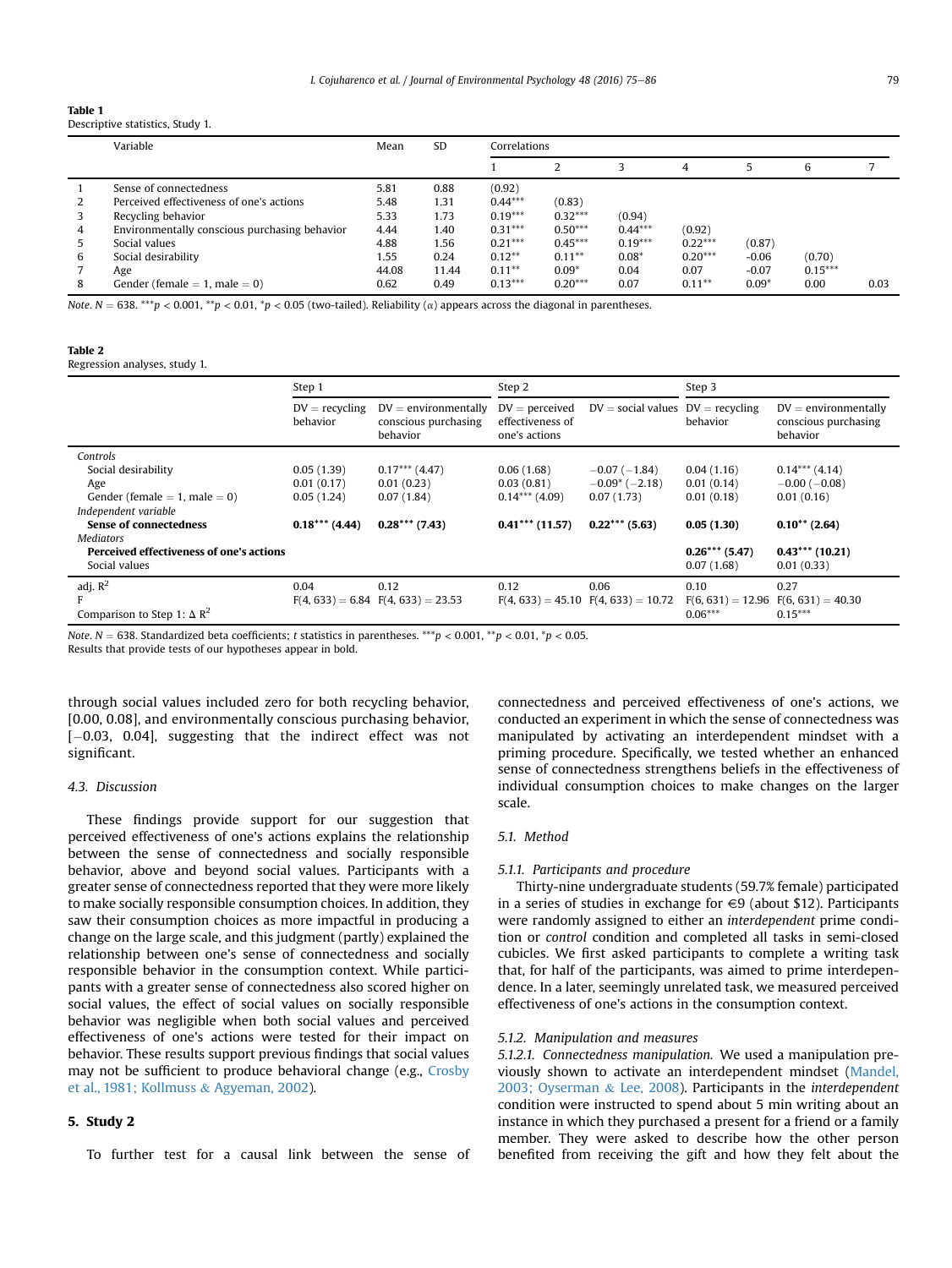purchase. Those in the control condition were instructed to describe an instance in which they bought something for themselves and to write how they benefited from the purchase and how they felt about it.

5.1.2.2. Manipulation check. To test the effectiveness of our priming manipulation, we next administered the inclusion-of-other-in-self (IOS) scale [\(Aron et al., 1992\)](#page-9-0), designed to measure an individual's sense of connectedness. In the IOS scale, respondents select from a set of Venn-like diagrams the picture that best describes their relationship to others. Each diagram corresponds to a different degree of overlap of two circles, one of which represents the self and the other represents the others. We included two items. The first item asked participants, using the IOS scale, to indicate how close they felt with respect to the community at large, i.e., "people from their city, their fellow citizens, and the population at large". The second item asked how close participants felt towards other students at their university. This way we captured participants' sense of connectedness both to the broader society and to their immediate surroundings [\(Ashmore, Deaux,](#page-9-0) & [McLaughlin-Volpe,](#page-9-0) [2004](#page-9-0)). The two items were significantly correlated,  $r = 0.33$ ,  $p < 0.05$ . For analyses, we averaged these two items into a single measure of the sense of connectedness.

5.1.2.3. Perceived effectiveness of one's actions. To measure our dependent variable, perceived effectiveness of one's actions in the consumption context, we included the same three items from the perceived consumer effectiveness scale [\(Roberts, 1996\)](#page-10-0) as in Study 1,  $\alpha = 0.80$ .

### 5.2. Results

Participants in the interdependent condition indicated that they felt more connected to others ( $M = 4.58$ ,  $SD = 0.99$ ) than those in the control condition ( $M = 3.80$ ,  $SD = 1.31$ ),  $t(37) = -2.08$ ,  $p = 0.04$ ,  $d = 0.69$ . Thus, our manipulation effectively increased participants' sense of connectedness to others. Furthermore, as predicted, participants in the interdependent condition showed higher levels of perceived effectiveness ( $M = 4.51$ ,  $SD = 0.46$ ) than those in the *control condition* (*M* = 3.75, *SD* = 1.00),  $t(37) = -3.00$ ,  $p = 0.005$ ,  $d = 0.99.$ 

### 5.3. Discussion

These findings provide further evidence that one's sense of connectedness to others  $-$  in this study manipulated via priming an  $interdependent$  mindset  $-$  increases the perceived effectiveness of individual actions. When participants' sense of connectedness was enhanced, they reported that their consumption choices would be more impactful in producing societal change.

# 6. Study 3

We proceeded to test the direct causal link between the sense of connectedness and socially responsible behavior. As in Study 2, we manipulated the sense of connectedness using an interdependence prime. We then assessed the effect of our manipulation on participants' willingness to exert effort for a social cause.

### 6.1. Method

### 6.1.1. Participants and procedure

Two hundred US-based adults, recruited as in Study 1, were

invited to participate in an online study. Out of these, 138 participants completed the priming manipulation task. The data of six participants (4%) who did not pass the instructional manipulation check (IMC; [Oppenheimer et al., 2009\)](#page-10-0) were excluded, according to a decision made prior to conducting the study. The final sample thus included 132 US-based adults (100% full-time employed; 71.2% female; 89.4% Caucasian, 3.8% African American, 2.3% Hispanic, 2.3% Asian American;  $M_{\text{age}} = 45.92$ ,  $SD_{\text{age}} = 11.40$ ). Approximately 54% of the sample had at least a university degree, while another 23% of the respondents had some college education.

Participants were randomly assigned to either an interdependent prime condition or control condition. We first asked participants to complete a writing task, which was identical to the one employed in Study 2 and was aimed to prime interdependence for half of our participants. After that, in a seemingly unrelated task, we measured participants' willingness to exert effort in providing assistance to an NGO. In particular, participants were told that the researchers conducting the study supported the actions of the NGO Earth-Action. More specifically, the NGO needed help in finding corporate sponsors. Participants were further told that the response to letters inviting for a donation was larger when there was a simple and powerful slogan as to why should a donation be given, such as "Help us help them!" Participants were asked for their voluntary contribution in creating new slogans, so as to avoid repetitions in the letters:

"If you would like to help us, please write down  $1-5$  phrases that we could use. All your input is greatly appreciated and will potentially help to gather donations for a good cause."

Respondents could provide their phrases in a specially designated textbox or skip that part without entering any text. We measured participants' willingness to exert effort for a social cause as the number of slogans that each participant contributed. This operationalization of socially responsible behavior in social dilemmas conforms to the conceptual definition provided in the beginning of the paper: (1) taking an action ostensibly meant "doing good," and (2) individual action was costly: it required an investment of one's time and cognitive resources.

### 6.2. Results and discussion

Sample slogans that participants provided included "A little help can make a big difference," "Together we can make a difference," "We can do it!", "Give and make a difference!", "One donation has a major effect," "Earth is where the heart is," and "One person alone can't save the earth, but people working together can." As expected, participants in the interdependent condition provided more phrases  $(M = 1.56, SD = 1.61)$  than those in the control condition  $(M = 0.79,$  $SD = 1.03$ ,  $t(130) = -3.34$ ,  $p = 0.001$ ,  $d = 0.59$ . These findings indicate that a heightened sense of connectedness to others leads individuals to engage in socially responsible behavior to a greater extent.

# 7. Study 4

In Study 4, we sought to test the relationship between the sense of connectedness and socially responsible behavior by using a different behavioral outcome. In particular, we first manipulated participants' sense of connectedness and then measured their willingness to contribute financially to an organization that promotes ethical business and fair trade. After that, we administered a measure of perceived effectiveness of one's actions, to test its role in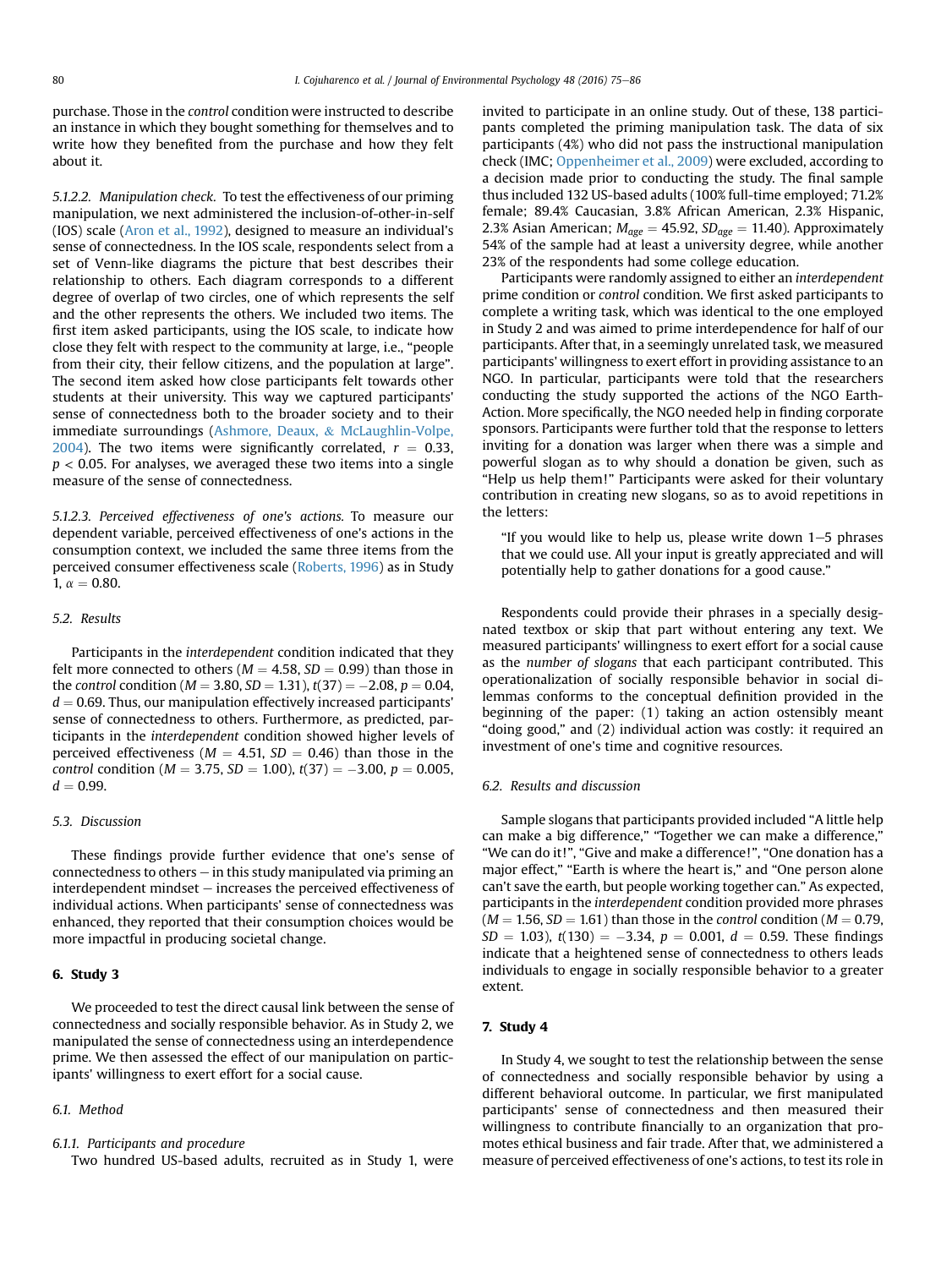mediating the effect of the sense of connectedness on socially responsible behavior. Finally, to guard against the possibility that our experimental manipulation inadvertently affected another potential mediator ([Bullock, Green,](#page-9-0) & [Ha, 2010](#page-9-0)), we measured participants' social values.

# 7.1. Method

### 7.1.1. Participants and procedure

Forty-eight undergraduate students (64.6% female;  $M_{age} = 21.38$ ,  $SD_{age} = 3.88$ ) participated in this study for a  $\in$ 9 showup fee (about \$12). Participants were randomly assigned to either an interdependent prime condition or control condition and completed all tasks in semi-closed cubicles. Participants' sense of connectedness was manipulated via the same priming task as in Studies 2 and 3. After this task, participants were invited to engage in a seemingly unrelated task: they were offered an opportunity to make a financial contribution to an NGO, in exchange for a bar of fair trade chocolate. The amount that participants decided to contribute was subtracted from their participation fee. All proceeds were donated to the NGO in question. Participants then completed a measure of the perceived effectiveness of their individual contribution and a measure of social values. The operationalization of socially responsible behavior through financial contributions to an NGO conforms to our conceptual definition of such behavior: (1) taking an action meant "doing good," and (2) individual action was financially costly.

# 7.1.2. Measures

7.1.2.1. Socially responsible behavior. We told our participants that at the end of the experimental session they would be given a bar of chocolate marketed by an NGO that promotes ethical business and fair trade. We then offered participants the opportunity to pay for the chocolate by contributing part of their participation fee to that NGO. Participants were free to indicate any amount from 0 to  $9 \in$ . This contribution constituted our measure of socially responsible behavior.

7.1.2.2. Perceived effectiveness of one's actions. We adapted three items from the perceived consumer effectiveness scale [\(Roberts,](#page-10-0) [1996\)](#page-10-0) to reflect the context of the current study. The items were: "The contribution of a single individual to the NGO is important and can help people in need," "Contributions to charity organizations make the world a better place," and "My contribution to charity can make a difference and have an impact." Each item was rated on a 7 point scale ranging from  $1 =$  strongly disagree to  $7 =$  strongly agree,  $\alpha = 0.81$ .

7.1.2.3. Social values. Social values were assessed using four items, designed to measure the importance of community values, from the aspiration index scale [\(Kasser](#page-10-0) & [Ryan, 1993\)](#page-10-0). Each item was rated by participants on a 7-point scale ranging from  $1 = not$  at all important to  $7 =$  extremely important. The items were: "To work for the betterment of society," "To assist people who need it, asking nothing in return," "To work to make the world a better place," and "To help others improve their lives,"  $\alpha = 0.87$ .

### 7.2. Results

[Fig. 2](#page-7-0) depicts the effect of our experimental manipulation on the focal variables. Participants in the interdependent condition  $(M = 5.18, SD = 1.32)$  felt that their individual contribution was more impactful than those in the *control* condition ( $M = 4.13$ ,

 $SD = 1.24$ ),  $t(46) = -2.85$ ,  $p = 0.007$ ,  $d = 0.84$ . At the same time, our experimental manipulation did not affect the extent to which participants found social values important ( $M = 4.79$ ,  $SD = 0.61$ and  $M = 4.88$ , SD = 0.87),  $t(46) = -0.13$ ,  $p = 0.90$ ,  $d = 0.04$ . As for participants' contribution to the NGO, those in the interdependent condition paid more for the fair trade chocolate ( $M = 1.27$ ,  $SD = 1.50$ ) than those in the control condition ( $M = 0.54$ ,  $SD = 0.64$ ),  $t(46) = -2.19$ ,  $p = 0.03$ ,  $d = 0.65$ , in line with our predictions.

We tested the role of perceived effectiveness of one's actions in explaining the effect of our experimental manipulation on financial contributions to the NGO. Regression analyses revealed that when entered as the only predictor, our experimental manipulation  $(1 =$  interdependent,  $0 =$  control) significantly predicted individual contributions to the NGO ( $\beta = 0.31$ ,  $p = 0.03$ ,  $\eta_p^2 = 0.09$ ). When we added perceived effectiveness and social values as predictors, the effect of experimental manipulation was no longer significant  $(\beta = 0.16, p = 0.29, \eta_p^2 = 0.03)$ . At the same time, the coefficient of perceived effectiveness was positive and significant ( $\beta = 0.39$ ,  $p = 0.02$ ,  $\eta_p^2 = 0.13$ ), while the coefficient of social values was not significant ( $\beta = 0.01$ ,  $p = 0.96$ ,  $\eta_p^2 = 0.00$ ). Follow-up bootstrapping analyses of indirect effects via both perceived effectiveness of one's actions and social values revealed that the 95% bias-corrected confidence interval for the indirect effect through perceived effectiveness excluded zero, [0.12, 0.78], while the one corresponding to social values did not, [-0.16, 0.04]. These results suggest that the effect of our experimental manipulation on financial contributions was entirely mediated by perceived effectiveness of one's actions.

# 7.3. Discussion

These results provide further support for the hypotheses that the sense of connectedness increases perceived effectiveness of one's actions, which, consequently, leads to more socially responsible behavior. When participants were induced to feel more connected to others, they contributed more to the NGO. In addition, they felt that their individual contribution would have a greater impact, which explained the relationship between the sense of connectedness and financial contributions.

# 8. General discussion

In four studies, we showed that the sense of connectedness affects perceptions of the effectiveness of individual socially responsible action and consequently the likelihood of engaging in socially responsible behavior. In particular, our results demonstrate that if people feel more connected to others, they believe to a larger extent that their actions have a substantial impact on the larger scale. As a consequence of a heightened sense of connectedness, belief about the impact that a collective can have appears to be transferred to the assessment of one's individual impact. Furthermore, our results showed that whereas social values may play a role in motivating socially responsible behavior of individuals with a heightened sense of connectedness to others, perceived effectiveness of one's actions is a better predictor when both are considered simultaneously.

The results were consistent across four studies, in which we used various methods and populations. First, we employed both correlational and experimental methods to test the relationship between the sense of connectedness (operationalized both as a state (Studies 2, 3, and 4) and trait (Study 1) variable), perceived effectiveness of one's actions, and socially responsible behavior.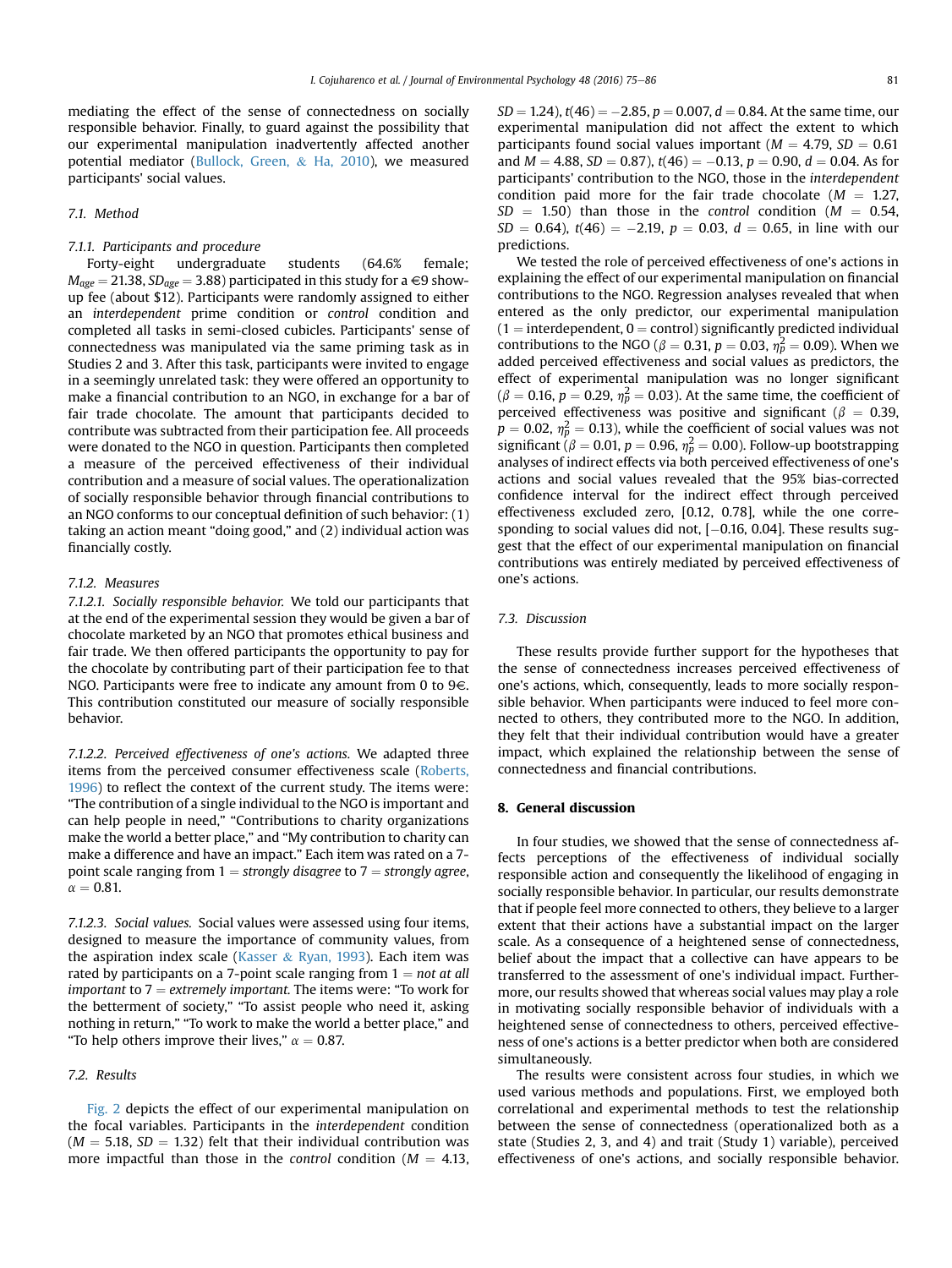<span id="page-7-0"></span>

Fig. 2. Manipulating the sense of connectedness, Study 4.

Second, we collected data both in a survey and in laboratory studies, from student and working adult samples. Moreover, we used both self-report and observed behavior as our dependent variables.

### 8.1. Theoretical and practical implications

Our work has several implications for theory. First, we suggest that a comprehensive account of the effect of the sense of connectedness on socially responsible behavior must include not only individuals' commitment to collective goals, but also the perceived effectiveness of their contributions. Previous research has devoted much attention to the role of social values in shaping socially responsible behavior (Gärling et al., 2003; McClintock & [Allison, 1989; Nauta et al., 2002; Van Lange, Agnew, Harinck,](#page-10-0) & [Steemers, 1997; Van Lange et al., 1998\)](#page-10-0). Other studies have linked the sense of connectedness to differences in social values ([Arnocky et al., 2007; McCarty](#page-9-0) & [Shrum, 2001\)](#page-9-0). This literature suggests that there exists a single path for the relationship between the sense of connectedness and socially responsible behavior, via a commitment to collective goals. We suggest that at least one other mechanism links both constructs: perceived effectiveness of one's actions. This account is more complete, and it aligns research on the role of connectedness in shaping socially responsible behavior with classic motivation theories emphasizing the importance of perceived effectiveness of one's actions in reaching goals (e.g., [Bandura, 1986; Vroom,](#page-9-0) [1964\)](#page-9-0).

Second, the behaviors that we examined draw increasing attention from scholars in a variety of fields. For example, actions in support of collective wellbeing, including sustainable consumer behavior, is one of the pillars of a transformative consumer research program, which is gaining momentum in the marketing literature [\(Mick, Pettigrew, Pechmann,](#page-10-0) & [Ozanne, 2012\)](#page-10-0). At the same time, recycling and switching to environmentally responsible products or processes are among the most common organizational initiatives aimed at environmental sustainability at work ([Ones](#page-10-0) & [Dilchert, 2012](#page-10-0)). Our results contain promising ideas for motivating socially responsible behavior. In particular, previous research suggested that the most important obstacle for socially responsible behavior is the feeling of personal ineffectiveness when individuals consider acting responsibly for the purpose of enabling better large-scale societal outcomes (e.g., [Jackson, 2005; Lorenzoni, Nicholson-Cole,](#page-10-0) & [Whitmarsh, 2007;](#page-10-0) [Stoll-Kleemann et al., 2001\)](#page-10-0). Our results suggest that the perceived effectiveness of one's actions  $-$  and consequently socially responsible behavior  $-$  may be fostered by emphasizing one's connectedness to others. By pointing out the importance of the sense of connectedness in affecting the perceived effectiveness of individual action, we offer an avenue for promoting socially responsible behavior. Because of their potential to enhance perceived effectiveness of one's actions, interventions aimed at increasing the salience of the togetherness and connectedness of individuals can be a powerful tool to motivate socially responsible behavior.

Our findings are in line with [McKenzie-Mohr's \(2000\)](#page-10-0) work on community-based social marketing, a framework that uses insights from multiple areas in psychology to develop programs that foster sustainable behavior. While most traditional programs rely on informing people about positive consequence of socially responsible behavior (or negative consequences of the lack of thereof) to motivate behavior change, previous research has clearly indicated the limits of such an  $-$  often expensive  $-$  approach ([Owens](#page-10-0) & Driffi[ll, 2008; Sturgis](#page-10-0) & [Allum, 2004\)](#page-10-0). Effective programs should include more subtle elements that increase motivation to engage in socially responsible behavior and translate that concern into a change in behavioral patterns. Understanding what kind of information to provide in such campaigns is crucial for success. For example, in a field experiment among hotel guests, [Goldstein,](#page-10-0) [Cialdini, and Griskevicius \(2008\)](#page-10-0) showed that hotel signs describing the conservation behavior of "fellow guests" were significantly more effective than standard appeals to duty for increasing the rate of towel reuse. Our work suggests that the effect might have occurred because the mention of "guests who previously used this room" inadvertently primed the guest's connectedness to others. Indeed, in conditions where similarities between current and previous guests were emphasized, the researchers observed an increase in towel reuse. Similarly, advertisement slogans such as "We're all in this together" (as used by Virgin Airlines to promote civic behavior by airplane passengers) might be effective because such slogans enhance the client's sense of connectedness.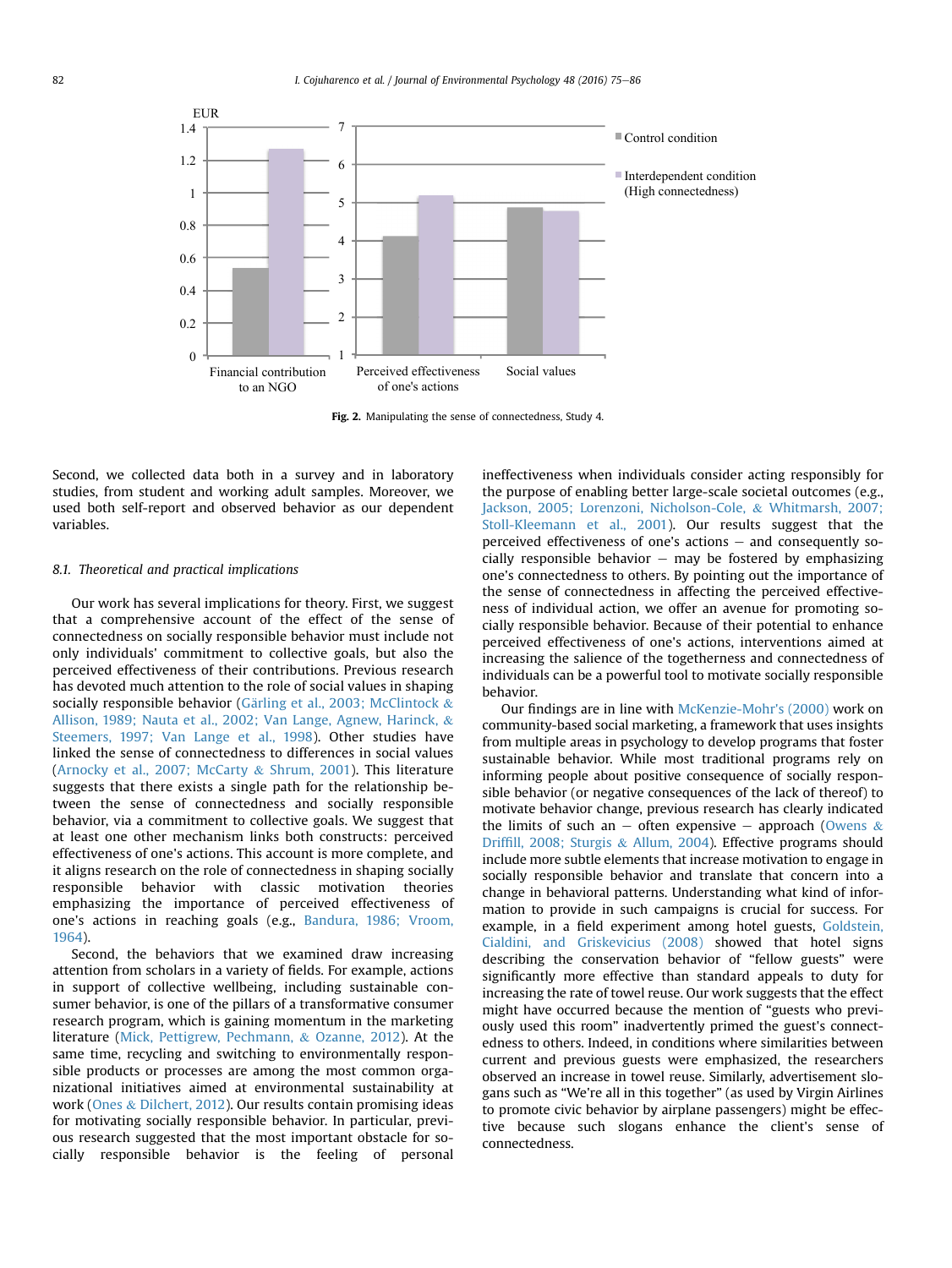### <span id="page-8-0"></span>8.2. Future research

While our results showed that the effect of the sense of connectedness on socially responsible behavior was mediated only by the perceived effectiveness of one's actions and not by one's social values, individuals who felt more connected to others also reported stronger commitment to societal goals (Study 1). Future studies should further examine the link between the sense of connectedness, social values, socially responsible behavior, and perceived effectiveness of one's actions. For instance, it is possible that social values are circularly related to individual behavior. That is, social values affect (although imperfectly) behavior on the one hand, and socially responsible behavior can make the individual reconsider his or her social values, on the other. That is, doing something valuable for the collective good may signal to the individual that s/he is indeed committed to collective goals thereby promoting subsequent prosocial behavior (e.g., [Cornelissen, Pandelaere, Warlop,](#page-10-0) & [Dewitte, 2008\)](#page-10-0). Because individuals will only act in a socially responsible manner if they feel that their individual actions can have an impact, perceived effectiveness of one's actions may play a crucial role in reinforcing social values and feed into this circular relationship. In other words, because feeling that my action can make a difference is a necessary condition for me to act, the greater my perceived effectiveness, the more likely I reinforce my prosocial values through behavior. Future research should examine this possibility.

Our results also suggest that altering individuals' fundamental values is not easy and may not be achieved by a simple priming procedure (Study 4). On the other hand, we found that priming connectedness can temporarily alter perceived effectiveness of one's actions. Further research should identify settings in which either mechanism is most relevant, in order to design the optimal intervention to promote responsible behavior. For example, in deciding how to act towards a specific other person (individual effectiveness is objectively high), the effect of connectedness on socially responsible behavior may be primarily operating through its impact on one's social values. However, in deciding how to act in order to achieve a specific large-scale societal outcome (individual effectiveness is objectively low), reliance on social values alone may not be sufficient to motivate behavior.

It is also instructive to examine the implications of our findings for situations that may produce negative large-scale societal outcomes. For example, greater prominence of the sense of connectedness may be associated with anti-social values in relation to outgroup members (e.g., [Triandis et al., 2001\)](#page-11-0). We speculate that the effect of feeling connected to others is likely to hold given both social and anti-social values. Given anti-social values, the sense of connectedness may be more likely to produce behavior aimed at harming a society that includes out-group members. This possibility clearly merits further research attention.

As noted above, we have used different populations across our studies – geographically (USA and Southern Europe) and otherwise (students and working adults). We do not have a reason to believe that our results are specific to the populations we used. However, it is also true that our samples may not be representative of all populations. Thus, our results should be used with care when trying to predict attitudes and behavior of a specific category of people in a specific region. Future studies should attempt to replicate our results using different populations.

Finally, our results offer new insights for testing the effects of group size and group identity on cooperation in social dilemmas.

To date, the literature has documented lower perceptions of selfefficacy in larger size groups ([Kerr, 1989](#page-10-0)), and a positive effect of a stronger or more salient group identity on cooperative behavior in social dilemmas (e.g., [Dawes, van de Kragt,](#page-10-0) & [Orbell, 1990;](#page-10-0) [Kopelman, Weber,](#page-10-0) & [Messick, 2002; Kramer](#page-10-0) & [Brewer, 1984\)](#page-10-0). It is plausible that when group identity is more salient, the sense of connectedness is heightened, which, as our results show, should increase self-efficacy perceptions. Thus, when the sense of connectedness is heightened, the effect of group size on perceived self-efficacy may be reversed altogether. It has recently been suggested that the larger or the more comprehensive the category of "others," the more the sense of connectedness is associated with concerns about global issues. In particular, McFarland and colleagues have proposed that individuals differ in the extent to which they identify with all humanity and reported preliminary results on the link between this trait and individual attitudes toward global and humanitarian issues ([McFarland, Webb,](#page-10-0) & [Brown,](#page-10-0) [2012\)](#page-10-0). Further research should address the question of how the size of the community or a collective of people one feels connected to affects one's feeling of effectiveness and socially responsible behavior. It may be the case that the larger the size of the group one feels connected to, the more likely the individual is to engage in actions aimed at solving large-scale societal problems.

#### Acknowledgements

This research was supported by the grant PTDC/EGE-GES/ 098856/2008 from the Portuguese Foundation for Science and Technology (FCT), the grant ECO2008-01768 from the Spanish Ministry of Science and Innovation, and a grant from the INSEAD Alumni Fund.

# Appendix A

Items measuring the sense of connectedness, study 1

Source: [Johnson et al. \(2006\)](#page-10-0).

- 1. If a friend was having a personal problem, I would help him/ her even if it meant sacrificing my time or money.
- 2. I value friends who are caring, empathic individuals.
- 3. It is important to me that I uphold my commitments to significant people in my life.
- 4. Caring deeply about another person such as a close friend or relative is important to me.
- 5. Knowing that a close other acknowledges and values the role that I play in their life makes me feel like a worthwhile person.
- 6. Making a lasting contribution to groups that I belong to, such as my work organization, is very important to me.
- 7. When I become involved in a group project, I do my best to ensure its success.
- 8. I feel great pride when my team or group does well, even if I'm not the main reason for its success.
- 9. I would be honored if I were chosen by an organization or club that I belong to, to represent them at a conference or meeting.
- 10. When I'm part of a team, I am concerned about the group as a whole instead of whether individual team members like me or whether I like them.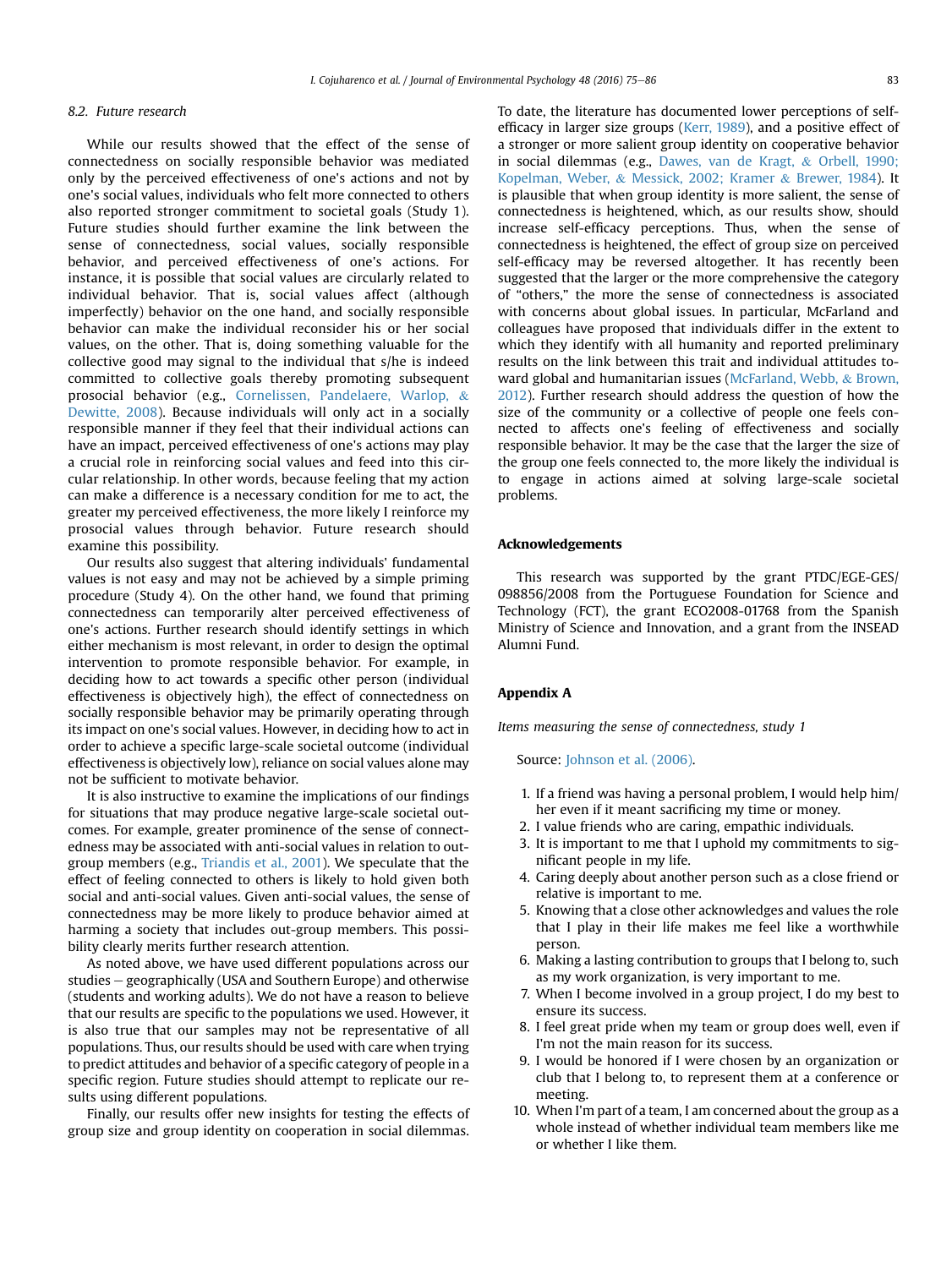### <span id="page-9-0"></span>Appendix B

Factor analysis of the measures of behavior and values, Study 1.

| Items                                                                                                                                                              | Factor |      |      |
|--------------------------------------------------------------------------------------------------------------------------------------------------------------------|--------|------|------|
|                                                                                                                                                                    |        | 2    | 3    |
| Socially responsible consumption behavior (source: Webb et al., 2008)                                                                                              |        |      |      |
| (We would like to learn whether environmental and social issues are important to you when you buy products or services. We are interested in your ACTUAL BEHAVIOR, |        |      |      |
| not what you think you should do. Please indicate on the following scale whether you do these things, $1 =$ never true; $7 =$ always true)                         |        |      |      |
| <b>Recycling behavior</b>                                                                                                                                          |        |      |      |
| 1. I recycle cardboard.                                                                                                                                            | 0.86   | 0.20 | 0.06 |
| 2. I recycle plastic containers.                                                                                                                                   | 0.83   | 0.22 | 0.08 |
| 3. I recycle magazines.                                                                                                                                            | 0.89   | 0.19 | 0.08 |
| 4. I recycle aluminum cans.                                                                                                                                        | 0.72   | 0.18 | 0.02 |
| 5. I recycle steel/tin cans.                                                                                                                                       | 0.82   | 0.18 | 0.01 |
| 6. I recycle paper.                                                                                                                                                | 0.86   | 0.17 | 0.08 |
| Environmentally conscious purchasing behavior                                                                                                                      |        |      |      |
| 1. I avoid buying from companies that harm endangered plants or animals.                                                                                           | 0.15   | 0.70 | 0.07 |
| 2. Whenever possible, I walk, ride a bike, car pool, or use public transportation to help reduce air pollution.                                                    | 0.26   | 0.53 | 0.02 |
| 3. I avoid using products that pollute the air.                                                                                                                    | 0.18   | 0.90 | 0.06 |
| 4. I avoid buying products that pollute the water                                                                                                                  | 0.20   | 0.92 | 0.07 |
| 5. I make an effort to avoid products or services that cause environmental damage.                                                                                 | 0.22   | 0.89 | 0.08 |
| 6. I avoid buying products that are made from endangered animals                                                                                                   | 0.19   | 0.72 | 0.14 |
| 7. I limit my use of energy such as electricity or natural gas to reduce my impact on the environment.                                                             | 0.23   | 0.67 | 0.12 |
| <b>Social values (source: Vitell &amp; Muncy, 2005)</b>                                                                                                            |        |      |      |
| (To what extent do you agree or disagree that the following behaviours are morally acceptable? $1 =$ strongly disagree; $7 =$ strongly agree)                      |        |      |      |
| 1. Buying products labeled as "environmentally friendly" even if they don't work as well as competing products.                                                    | 0.05   | 0.00 | 0.81 |
| 2. Purchasing something made of recycled materials even though it is more expensive.                                                                               | 0.06   | 0.08 | 0.89 |
| 3. Buying only from companies that have a strong record of protecting the environment.                                                                             | 0.04   | 0.18 | 0.85 |
| 4. Recycling materials such as cans, bottles, newspapers, etc.                                                                                                     | 0.27   | 0.12 | 0.53 |

Note.  $N = 638$ . Table values are factor loadings that resulted from a factor analysis with varimax rotation. Factor loadings above 0.40 are in bold.

# Appendix C

Confirmatory factor analysis of Study 1 measures: comparisons of nested structural models.

| Model                                                                                           | df<br><b>CFI</b><br>χź |     | <b>RMSEA</b> | <b>SRMR</b> | Comparison to<br>Model 1 |                  |             |
|-------------------------------------------------------------------------------------------------|------------------------|-----|--------------|-------------|--------------------------|------------------|-------------|
|                                                                                                 |                        |     |              |             |                          | $\Delta\gamma^2$ | $\Delta df$ |
| 1.5-factor                                                                                      | 2172.86                | 395 | 0.88         | 0.08        | 0.07                     | -                |             |
| 2. 4-factor (2 behaviors together)                                                              | 5125.98                | 399 | 0.68         | 0.14        | 0.13                     | 2953.12 ***      |             |
| 3. 3-factor (2 behaviors and values together)                                                   | 6435.68                | 402 | 0.59         | 0.15        | 0.14                     | 4262.82 ***      |             |
| 4. 2-factor (2 behaviors, social values, and perceived effectiveness of one's actions together) | 6980.76                | 404 | 0.56         | 0.16        | 0.14                     | 4807.90 ***      |             |
| 5. 1-factor (all measures together)                                                             | 9783.72                | 405 | 0.37         | 0.19        | 0.17                     | 7610.86 ***      | 10          |
| 6.5-factor plus some error covariances for items of same measures                               | 1517.43                | 390 | 0.92         | 0.07        | 0.07                     | 655.43 ***       |             |

Note.  $N = 638$ . In Model 1, the items for the five constructs (i.e., two types of behavior (recycling and environmentally conscious purchasing behavior), social values, perceived effectiveness of one's actions, and sense of connectedness) indicated five separate latent constructs.  $^{**}p < 0.001$ ;  $\chi^2 =$  chi-square statistic;  $df =$  degrees of freedom;  $CFI = \text{comparative fit index}; \text{RMSEA} = \text{root mean square error of approximation}; \text{SRMR} = \text{standardized root mean square residual}.$ 

### References

- Arnocky, S., Stroink, M., & DeCicco, T. (2007). Self-construal predicts environmental concern, cooperation, and conservation. Journal of Environmental Psychology, 27(4), 255-264. [http://dx.doi.org/10.1016/j.jenvp.2007.06.005.](http://dx.doi.org/10.1016/j.jenvp.2007.06.005)
- [Aron, A., Aron, E. N., & Smollan, D. \(1992\). Inclusion of other in the self scale and the](http://refhub.elsevier.com/S0272-4944(16)30082-2/sref2) structure of interpersonal closeness. [Journal of Personality and Social Psychology,](http://refhub.elsevier.com/S0272-4944(16)30082-2/sref2)  $63(4)$ , 596-[612.](http://refhub.elsevier.com/S0272-4944(16)30082-2/sref2)

[Aron, A., Aron, E. N., Tudor, M., & Nelson, G. \(1991\). Close relationships as including](http://refhub.elsevier.com/S0272-4944(16)30082-2/sref3) other in the self. [Journal of Personality and Social Psychology, 60](http://refhub.elsevier.com/S0272-4944(16)30082-2/sref3)(2), 241-[253.](http://refhub.elsevier.com/S0272-4944(16)30082-2/sref3)

- Ashmore, R. D., Deaux, K., & McLaughlin-Volpe, T. (2004). An organizing framework for collective identity: Articulation and significance of multidimensionality. Psychological Bulletin, 130(1), 80-114. [http://dx.doi.org/10.1037/0033-](http://dx.doi.org/10.1037/0033-2909.130.1.80) [2909.130.1.80](http://dx.doi.org/10.1037/0033-2909.130.1.80).
- Axelrod, L. J., & Lehman, D. R. (1993). Responding to environmental concerns: What factors guide individual action? Journal of Environmental Psychology, 13(2), 149-159. [http://dx.doi.org/10.1016/s0272-4944\(05\)80147-1.](http://dx.doi.org/10.1016/s0272-4944(05)80147-1)
- van Baaren, R. B., Maddux, W. W., Chartrand, T. L., de Bouter, C., & van Knippenberg, A. (2003). It takes two to mimic: Behavioral consequences of self-

construals. Journal of Personality and Social Psychology, 84(5), 1093-1102. [http://](http://dx.doi.org/10.1037/0022-3514.84.5.1093) [dx.doi.org/10.1037/0022-3514.84.5.1093.](http://dx.doi.org/10.1037/0022-3514.84.5.1093)

- Bandura, A. (1986). [Social foundations of thought and action: A social cognitive theory](http://refhub.elsevier.com/S0272-4944(16)30082-2/sref7). [Englewood Cliffs, NJ, US: Prentice-Hall, Inc.](http://refhub.elsevier.com/S0272-4944(16)30082-2/sref7)
- Bandura, A. (2000). Exercise of human agency through collective efficacy. Current Directions in Psychological Science, 9(3), 75-78. [http://dx.doi.org/10.1111/1467-](http://dx.doi.org/10.1111/1467-8721.00064) [8721.00064](http://dx.doi.org/10.1111/1467-8721.00064).
- [Baron, R. M., & Kenny, D. A. \(1986\). The moderator](http://refhub.elsevier.com/S0272-4944(16)30082-2/sref9)-[mediator variable distinction in](http://refhub.elsevier.com/S0272-4944(16)30082-2/sref9) [social psychological research: Conceptual, strategic, and statistical consider-](http://refhub.elsevier.com/S0272-4944(16)30082-2/sref9)ations. [Journal of Personality and Social Psychology, 51](http://refhub.elsevier.com/S0272-4944(16)30082-2/sref9)(6), 1173-[1182.](http://refhub.elsevier.com/S0272-4944(16)30082-2/sref9)
- [Baumeister, R., & Leary, M. R. \(1995\). The need to belong: Desire for interpersonal](http://refhub.elsevier.com/S0272-4944(16)30082-2/sref10) [attachments as a fundamental human motivation.](http://refhub.elsevier.com/S0272-4944(16)30082-2/sref10) Psychological Bulletin, 117, [497](http://refhub.elsevier.com/S0272-4944(16)30082-2/sref10)-[529](http://refhub.elsevier.com/S0272-4944(16)30082-2/sref10)
- [Bentler, P. M., & Dudgeon, P. \(1996\). Covariance structure analysis: Statistical](http://refhub.elsevier.com/S0272-4944(16)30082-2/sref11) [practice, theory, and directions.](http://refhub.elsevier.com/S0272-4944(16)30082-2/sref11) Annual Review of Psychology, 47, 563-[592.](http://refhub.elsevier.com/S0272-4944(16)30082-2/sref11)
- Berger, I. E., & Corbin, R. M. (1992). Perceived consumer effectiveness and faith in others as moderators of environmentally responsible behaviors. Journal of Public Policy & Marketing, 11(2), 79-89. [http://dx.doi.org/10.2307/30000276.](http://dx.doi.org/10.2307/30000276)
- [Bullock, J. G., Green, D. P., & Ha, S. E. \(2010\). Yes, but what's the mechanism? \(Don't](http://refhub.elsevier.com/S0272-4944(16)30082-2/sref13) expect an easy answer). [Journal of Personality and Social Psychology, 98](http://refhub.elsevier.com/S0272-4944(16)30082-2/sref13)(4),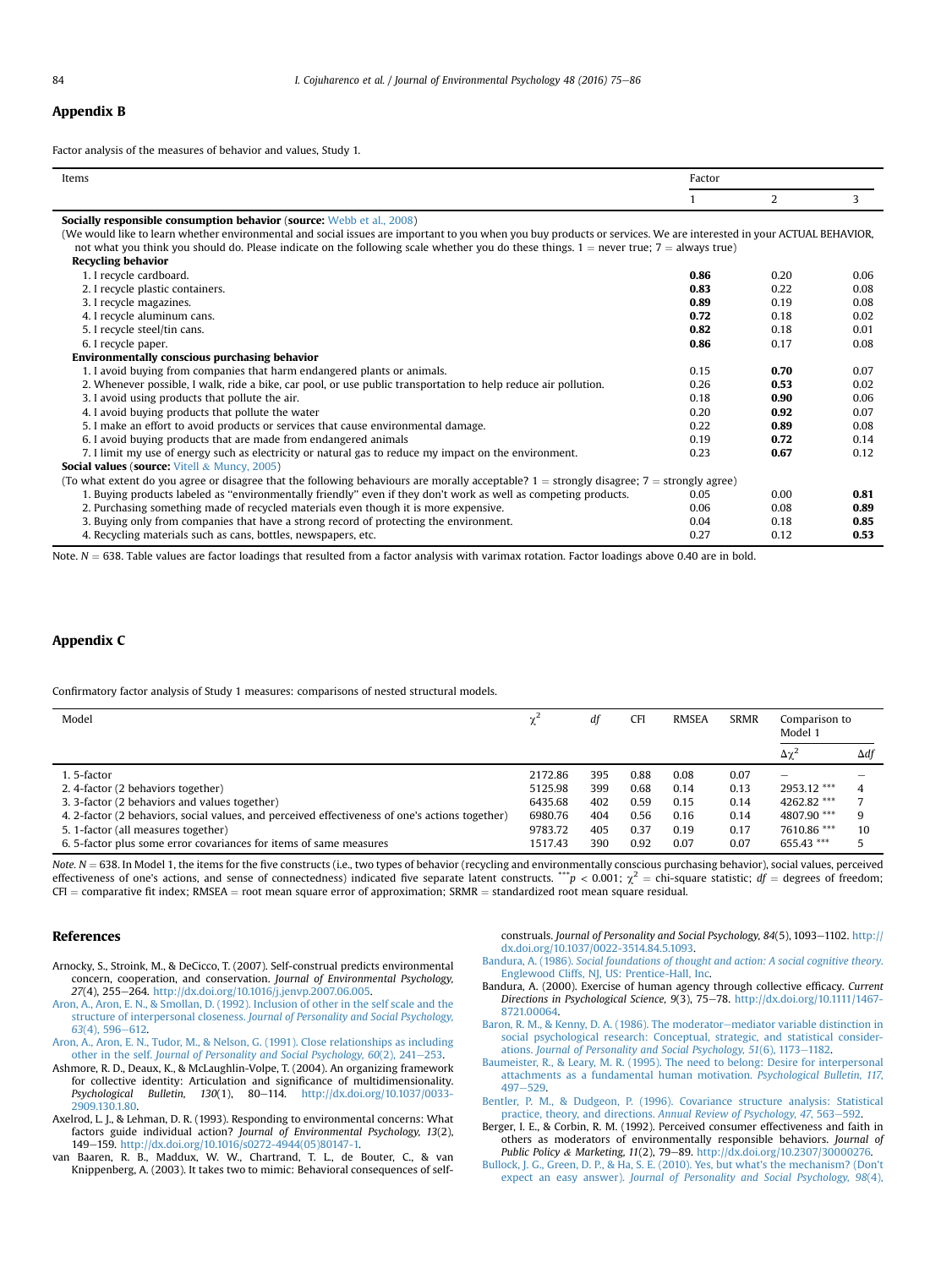<span id="page-10-0"></span>[550](http://refhub.elsevier.com/S0272-4944(16)30082-2/sref13)-[558](http://refhub.elsevier.com/S0272-4944(16)30082-2/sref13)

- Cialdini, R. B., & De Nicholas, M. E. (1989). Self-presentation by association. Journal of Personality and Social Psychology, 57(4), 626. [http://dx.doi.org/10.1037/0022-](http://dx.doi.org/10.1037/0022-3514.57.4.626) [3514.57.4.626](http://dx.doi.org/10.1037/0022-3514.57.4.626).
- Coats, S., Smith, E. R., Claypool, H. M., & Banner, M. J. (2000). Overlapping mental representations of self and in-group: Reaction time evidence and its relationship with explicit measures of group identification. Journal of Experimental Social Psychology, 36(3), 304-315. <http://dx.doi.org/10.1006/jesp.1999.1416>.
- [Cornelissen, G., Pandelaere, M., Warlop, L., & Dewitte, S. \(2008\). Positive cueing:](http://refhub.elsevier.com/S0272-4944(16)30082-2/sref16) [Promoting sustainable consumer behavior by cueing common environmental](http://refhub.elsevier.com/S0272-4944(16)30082-2/sref16) behaviors as environmental. [International Journal of Research in Marketing,](http://refhub.elsevier.com/S0272-4944(16)30082-2/sref16)  $25(1)$ ,  $46-55$  $46-55$
- Crilly, D., Schneider, S. C., & Zollo, M. (2008). Psychological antecedents to socially responsible behavior. European Management Review,  $5(3)$ ,  $175-190$ . [http://](http://dx.doi.org/10.1057/emr.2008.15) [dx.doi.org/10.1057/emr.2008.15](http://dx.doi.org/10.1057/emr.2008.15).
- Crosby, L. A., Gill, J. D., & Taylor, J. R. (1981). Consumer/voter behavior in the passage of the Michigan container law. Journal of Marketing, 45(2), 19-32. [http://](http://dx.doi.org/10.2307/1251662) [dx.doi.org/10.2307/1251662.](http://dx.doi.org/10.2307/1251662)
- Cross, S. E., Bacon, P. L., & Morris, M. L. (2000). The relational-interdependent selfconstrual and relationships. Journal of Personality and Social Psychology, 78(4), 791-808. [http://dx.doi.org/10.1037/0022-3514.78.4.791.](http://dx.doi.org/10.1037/0022-3514.78.4.791)
- Crowne, D. P., & Marlowe, D. (1960). A new scale of social desirability independent of psychopathology. Journal of Consulting Psychology, 24(4), 349-354. [http://](http://dx.doi.org/10.1037/h0047358) [dx.doi.org/10.1037/h0047358](http://dx.doi.org/10.1037/h0047358).
- Davis, J. L., Green, J. D., & Reed, A. (2009). Interdependence with the environment: Commitment, interconnectedness, and environmental behavior. Journal of Environmental Psychology, 29(2), 173-180. [http://dx.doi.org/10.1016/](http://dx.doi.org/10.1016/j.jenvp.2008.11.001) [j.jenvp.2008.11.001.](http://dx.doi.org/10.1016/j.jenvp.2008.11.001)
- Dawes, R. M. (1980). Social dilemmas. Annual Review of Psychology, 31(1), 169-193. <http://dx.doi.org/10.1146/annurev.ps.31.020180.001125>.
- [Dawes, R. M., van de Kragt, A. J., & Orbell, J. M. \(1990\). Cooperation for the bene](http://refhub.elsevier.com/S0272-4944(16)30082-2/sref23)fit of [us](http://refhub.elsevier.com/S0272-4944(16)30082-2/sref23)-[Not me, or my conscience. In J. J. Mansbridge \(Ed.\),](http://refhub.elsevier.com/S0272-4944(16)30082-2/sref23) Beyond self-interest (pp. [97](http://refhub.elsevier.com/S0272-4944(16)30082-2/sref23)-[110\). Chicago: University of Chicago Press.](http://refhub.elsevier.com/S0272-4944(16)30082-2/sref23)<br>[Ellen, P. S., Wiener, J. L., & Cobb-Walgren, C. \(1991\). The role of perceived consumer](http://refhub.elsevier.com/S0272-4944(16)30082-2/sref24)
- [effectiveness in motivating environmentally conscious behaviors.](http://refhub.elsevier.com/S0272-4944(16)30082-2/sref24) Journal of [Public Policy](http://refhub.elsevier.com/S0272-4944(16)30082-2/sref24) & Marketing,  $10(2)$ ,  $102-117$ .
- Fiske, S. T. (1987). People's reactions to nuclear war: Implications for psychologists. American Psychologist, 42(3), 207-217. [http://dx.doi.org/10.1037/0003-](http://dx.doi.org/10.1037/0003-066x.42.3.207) [066x.42.3.207.](http://dx.doi.org/10.1037/0003-066x.42.3.207)
- [G](http://refhub.elsevier.com/S0272-4944(16)30082-2/sref26)ärling, T., Fujii, S., Gärling, A., & Jakobsson, C. (2003). Moderating effects of social [value orientation on determinants of proenvironmental behavior intention.](http://refhub.elsevier.com/S0272-4944(16)30082-2/sref26) [Journal of Environmental Psychology, 23](http://refhub.elsevier.com/S0272-4944(16)30082-2/sref26)(1), 1-[9.](http://refhub.elsevier.com/S0272-4944(16)30082-2/sref26)
- Goldstein, N. J., & Cialdini, R. B. (2007). The spyglass self: A model of vicarious selfperception. Journal of Personality and Social Psychology, 92(3), 402-417. [http://](http://dx.doi.org/10.1037/0022-3514.92.3.402) [dx.doi.org/10.1037/0022-3514.92.3.402.](http://dx.doi.org/10.1037/0022-3514.92.3.402)
- Goldstein, N. J., Cialdini, R. B., & Griskevicius, V. (2008). A room with a viewpoint: Using social norms to motivate environmental conservation in hotels. Journal of Consumer Research, 35(3), 472-482. <http://dx.doi.org/10.1086/586910>.
- Grob, A. (1995). A structural model of environmental attitudes and behaviour. Journal of Environmental Psychology, 15(3), 209-220. [http://dx.doi.org/10.1016/](http://dx.doi.org/10.1016/0272-4944(95)90004-7) [0272-4944\(95\)90004-7.](http://dx.doi.org/10.1016/0272-4944(95)90004-7)
- Hinkle, S., Fox-Cardamone, L., Haseleu, J. A., Brown, R., & Irwin, L. M. (1996). Grassroots political action as an intergroup phenomenon. Journal of Social Issues, 52(1), 39-51. [http://dx.doi.org/10.1111/j.1540-4560.1996.tb01360.x.](http://dx.doi.org/10.1111/j.1540-4560.1996.tb01360.x)
- Jackson, T. (2005). [Motivating sustainable consumption: A review of evidence on](http://refhub.elsevier.com/S0272-4944(16)30082-2/sref31) [consumer behaviour and behavioural change](http://refhub.elsevier.com/S0272-4944(16)30082-2/sref31). London: Sustainable Development [Research Network.](http://refhub.elsevier.com/S0272-4944(16)30082-2/sref31)
- Johnson, R. E., & Lord, R. G. (2010). Implicit effects of justice on self-identity. Journal of Applied Psychology, 95(4), 681-695. http://dx.doi.org/10.1037/a001929.
- Johnson, R. E., Selenta, C., & Lord, R. G. (2006). When organizational justice and the self-concept meet: Consequences for the organization and its members. Organizational Behavior and Human Decision Processes, 99(2), 175-201. [http://](http://dx.doi.org/10.1016/j.obhdp.2005.07.005) [dx.doi.org/10.1016/j.obhdp.2005.07.005](http://dx.doi.org/10.1016/j.obhdp.2005.07.005).
- Karremans, J. C., Van Lange, P. A. M., & Holland, R. W. (2005). Forgiveness and its associations with prosocial thinking, feeling, and doing beyond the relationship with the offender. Personality and Social Psychology Bulletin, 31(10), 1315-1326. [http://dx.doi.org/10.1177/0146167205274892.](http://dx.doi.org/10.1177/0146167205274892)
- [Kasser, T., & Ryan, R. M. \(1993\). A dark side of the American dream: Correlates of](http://refhub.elsevier.com/S0272-4944(16)30082-2/sref35) fi[nancial success as a central life aspiration.](http://refhub.elsevier.com/S0272-4944(16)30082-2/sref35) Journal of Personality and Social [Psychology, 65](http://refhub.elsevier.com/S0272-4944(16)30082-2/sref35), 410-[422.](http://refhub.elsevier.com/S0272-4944(16)30082-2/sref35)
- Kelley, H. H., & Thibaut, J. W. (1978). [Interpersonal relations: A theory of interde](http://refhub.elsevier.com/S0272-4944(16)30082-2/sref36)pendence[. New York: Wiley](http://refhub.elsevier.com/S0272-4944(16)30082-2/sref36).
- Kerr, N. L. (1989). Illusions of efficacy: The effects of group size on perceived efficacy in social dilemmas. Journal of Experimental Social Psychology, 25(4), 287-313. [http://dx.doi.org/10.1016/0022-1031\(89\)90024-3.](http://dx.doi.org/10.1016/0022-1031(89)90024-3)
- Kinket, B., & Verkuyten, M. (1997). Levels of ethnic self-identification and social context. Social Psychology Quarterly, 60(4), 338-354. [http://dx.doi.org/10.2307/](http://dx.doi.org/10.2307/2787094) [2787094.](http://dx.doi.org/10.2307/2787094)
- [Kinnear, T. C., Taylor, J. R., & Ahmed, S. A. \(1974\). Ecologically concerned consumers:](http://refhub.elsevier.com/S0272-4944(16)30082-2/sref39) Who are they? Journal of Marketing,  $38(2)$ ,  $20-24$  $20-24$ .
- [Kollmuss, A., & Agyeman, J. \(2002\). Mind the gap: Why do people act environ](http://refhub.elsevier.com/S0272-4944(16)30082-2/sref40)[mentally and what are the barriers to pro-environmental behavior?](http://refhub.elsevier.com/S0272-4944(16)30082-2/sref40) Environmental Education Research,  $8(3)$ ,  $239-260$  $239-260$ .
- [Kopelman, S., Weber, J. M., & Messick, D. M. \(2002\). Factors in](http://refhub.elsevier.com/S0272-4944(16)30082-2/sref41)fluencing cooperation [in commons dilemmas: A review of experimental psychological research. In](http://refhub.elsevier.com/S0272-4944(16)30082-2/sref41)

[E. Ostrom, T. Dietz, N. Dolsak, P. C. Stern, S. Sonich, & E. U. Weber \(Eds.\),](http://refhub.elsevier.com/S0272-4944(16)30082-2/sref41) The [drama of the commons](http://refhub.elsevier.com/S0272-4944(16)30082-2/sref41) (pp. 113–[156\). Washington DC: National Academy Press](http://refhub.elsevier.com/S0272-4944(16)30082-2/sref41).

- Kramer, R. M., & Brewer, M. B. (1984). Effects of group identity on resource use in a simulated commons dilemma. Journal of Personality and Social Psychology, 46(5), 1044e1057. [http://dx.doi.org/10.1037/0022-3514.46.5.1044.](http://dx.doi.org/10.1037/0022-3514.46.5.1044)
- [Lee, J. A., & Holden, S. J. S. \(1999\). Understanding the determinants of environ](http://refhub.elsevier.com/S0272-4944(16)30082-2/sref43)[mentally conscious behavior.](http://refhub.elsevier.com/S0272-4944(16)30082-2/sref43) Psychology and Marketing, 16(5), 373–[392.](http://refhub.elsevier.com/S0272-4944(16)30082-2/sref43)
- Lorenzoni, I., Nicholson-Cole, S., & Whitmarsh, L. (2007). Barriers perceived to engaging with climate change among the UK public and their policy implications. Global Environmental Change, 17(3-4), 445-459. [http://dx.doi.org/](http://dx.doi.org/10.1016/j.gloenvcha.2007.01.004) [10.1016/j.gloenvcha.2007.01.004](http://dx.doi.org/10.1016/j.gloenvcha.2007.01.004).
- [MacKinnon, D. P., Fairchild, A. J., & Fritz, M. S. \(2007\). Mediation analysis.](http://refhub.elsevier.com/S0272-4944(16)30082-2/sref45) Annual [Review of Psychology, 58](http://refhub.elsevier.com/S0272-4944(16)30082-2/sref45), 593-[614](http://refhub.elsevier.com/S0272-4944(16)30082-2/sref45).
- Mandel, N. (2003). Shifting selves and decision making: The effects of self-construal priming on consumer risk-taking. Journal of Consumer Research, 30(1), 30-40. [http://dx.doi.org/10.1086/374700.](http://dx.doi.org/10.1086/374700)
- Markus, H. R., & Kitayama, S. (1991). Culture and the self: Implications for cognition, emotion, and motivation. Psychological Review,  $98(2)$ ,  $224-253$ , [http://](http://dx.doi.org/10.1037/0033-295x.98.2.224) [dx.doi.org/10.1037/0033-295x.98.2.224](http://dx.doi.org/10.1037/0033-295x.98.2.224).
- McCarty, J. A., & Shrum, L. J. (2001). The influence of individualism, collectivism, and locus of control on environmental beliefs and behavior. Journal of Public Policy and Marketing, 20(1), 93-104. [http://dx.doi.org/10.1509/jppm.20.1.93.17291.](http://dx.doi.org/10.1509/jppm.20.1.93.17291)
- McClintock, C. G., & Allison, S. T. (1989). Social value orientation and helping behavior. Journal of Applied Social Psychology, 19(4), 353-362. [http://dx.doi.org/](http://dx.doi.org/10.1111/j.1559-1816.1989.tb00060.x) [10.1111/j.1559-1816.1989.tb00060.x](http://dx.doi.org/10.1111/j.1559-1816.1989.tb00060.x).
- McFarland, S., Webb, M., & Brown, D. (2012). All humanity is my ingroup: A measure and studies of identification with all humanity. Journal of Personality and Social Psychology, 103(5), 830-853. [http://dx.doi.org/10.1037/a0028724.](http://dx.doi.org/10.1037/a0028724)
- McKenzie-Mohr, D. (2000). Fostering sustainable behavior through communitybased social marketing. American Psychologist, 55(5), 531–537. [http://](http://dx.doi.org/10.1037/0003-066x.55.5.531)<br>[dx.doi.org/10.1037/0003-066x.55.5.531.](http://dx.doi.org/10.1037/0003-066x.55.5.531)
- [Messick, D. M., & Brewer, M. B. \(1983\). Solving social dilemmas: A review. In](http://refhub.elsevier.com/S0272-4944(16)30082-2/sref52) L. Wheeler, & P. Shaver (Eds.), [Review of personality and social psychology](http://refhub.elsevier.com/S0272-4944(16)30082-2/sref52) (Vol. 4, [pp. 11](http://refhub.elsevier.com/S0272-4944(16)30082-2/sref52)-[44\). Beverly Hills, CA: Sage](http://refhub.elsevier.com/S0272-4944(16)30082-2/sref52).
- [Messick, D. M., & McClintock, C. G. \(1968\). Motivational bases of choice in experi-](http://refhub.elsevier.com/S0272-4944(16)30082-2/sref53)mental games. [Journal of Experimental Social Psychology, 4](http://refhub.elsevier.com/S0272-4944(16)30082-2/sref53)(1), 1-[25](http://refhub.elsevier.com/S0272-4944(16)30082-2/sref53).
- [Mick, D. G., Pettigrew, S., Pechmann, C., & Ozanne, J. \(2012\).](http://refhub.elsevier.com/S0272-4944(16)30082-2/sref54) Transformative con[sumer research for personal and collective well-being](http://refhub.elsevier.com/S0272-4944(16)30082-2/sref54). New York, NY: Routledge. [Nauta, A., De Dreu, C. K. W., & van der Vaart, T. \(2002\). Social value orientation,](http://refhub.elsevier.com/S0272-4944(16)30082-2/sref55)
- [organizational goal concerns and interdepartmental problem-solving behavior.](http://refhub.elsevier.com/S0272-4944(16)30082-2/sref55) [Journal of Organizational Behavior, 23](http://refhub.elsevier.com/S0272-4944(16)30082-2/sref55)(2), 199-[213](http://refhub.elsevier.com/S0272-4944(16)30082-2/sref55).
- [Ones, D. S., & Dilchert, S. \(2012\). Employee green behaviors. In S. E. Jackson,](http://refhub.elsevier.com/S0272-4944(16)30082-2/sref56) D. S. Ones, & S. Dilchert (Eds.), [Managing human resources for environmental](http://refhub.elsevier.com/S0272-4944(16)30082-2/sref56) sustainability[. San Francisco: Jossey-Bass/Wiley.](http://refhub.elsevier.com/S0272-4944(16)30082-2/sref56)
- Oppenheimer, D. M., Meyvis, T., & Davidenko, N. (2009). Instructional manipulation checks: Detecting satisficing to increase statistical power. Journal of Experimental Social Psychology, 45(4), 867-872. [http://dx.doi.org/10.1016/](http://dx.doi.org/10.1016/j.jesp.2009.03.009) [j.jesp.2009.03.009](http://dx.doi.org/10.1016/j.jesp.2009.03.009).
- Owens, S. (2000). "Engaging the public"[: Information and deliberation in envi-](http://refhub.elsevier.com/S0272-4944(16)30082-2/sref58)ronmental policy. [Environment and Planning A, 32](http://refhub.elsevier.com/S0272-4944(16)30082-2/sref58)(7), 1141-[1148](http://refhub.elsevier.com/S0272-4944(16)30082-2/sref58).
- Owens, S., & Driffill, L. (2008). How to change attitudes and behaviours in the context of energy. Energy Policy, 36(12), 4412-4418. [http://dx.doi.org/10.1016/](http://dx.doi.org/10.1016/j.enpol.2008.09.031) [j.enpol.2008.09.031.](http://dx.doi.org/10.1016/j.enpol.2008.09.031)
- Oyserman, D., & Lee, S. W. S. (2008). Does culture influence what and how we think? Effects of priming individualism and collectivism. Psychological Bulletin, 134(2), 311-342. [http://dx.doi.org/10.1037/0033-2909.134.2.311.](http://dx.doi.org/10.1037/0033-2909.134.2.311)
- [Preacher, K. J., & Hayes, A. F. \(2008\). Asymptotic and resampling strategies for](http://refhub.elsevier.com/S0272-4944(16)30082-2/sref61) [assessing and comparing indirect effects in multiple mediator models.](http://refhub.elsevier.com/S0272-4944(16)30082-2/sref61) Behavior [Research Methods, 40](http://refhub.elsevier.com/S0272-4944(16)30082-2/sref61), 879-[891.](http://refhub.elsevier.com/S0272-4944(16)30082-2/sref61)
- Ritchie, J. R. B., & Gordon, H. G. M. (1985). Designing and marketing consumer energy conservation policies and programs: Implications from a decade of research. Journal of Public Policy and Marketing, 4, 14-32. [http://dx.doi.org/](http://dx.doi.org/10.2307/30000071) [10.2307/30000071.](http://dx.doi.org/10.2307/30000071)
- [Roberts, J. A. \(1996\). Green consumers in the 1990s: Pro](http://refhub.elsevier.com/S0272-4944(16)30082-2/sref63)file and implications for advertising. [Journal of Business Research, 36](http://refhub.elsevier.com/S0272-4944(16)30082-2/sref63)(3), 217-[231.](http://refhub.elsevier.com/S0272-4944(16)30082-2/sref63)
- [Rosenberg, M. \(1986\).](http://refhub.elsevier.com/S0272-4944(16)30082-2/sref64) Conceiving the self. Malabar, FL: Krieger.
- [Ryan, R. M., & Deci, E. L. \(2000\). Self-determination theory and the facilitation of](http://refhub.elsevier.com/S0272-4944(16)30082-2/sref65) [intrinsic motivation, social development, and well-being.](http://refhub.elsevier.com/S0272-4944(16)30082-2/sref65) American Psychologist, 55[, 68](http://refhub.elsevier.com/S0272-4944(16)30082-2/sref65)-[78.](http://refhub.elsevier.com/S0272-4944(16)30082-2/sref65)
- [Schultz, P. W. \(2002\). Inclusion with nature: The psychology of human-nature re](http://refhub.elsevier.com/S0272-4944(16)30082-2/sref66)[lations. In P. Schmuck, & W. Schultz \(Eds.\),](http://refhub.elsevier.com/S0272-4944(16)30082-2/sref66) Psychology of sustainable development  $(pn. 61-78)$ . US: Springer.
- Scott, C. A. (1977). Modifying socially-conscious behavior: The foot-in-the-door technique. Journal of Consumer Research, 4(3), 156-164. [http://dx.doi.org/](http://dx.doi.org/10.2307/2488643) [10.2307/2488643](http://dx.doi.org/10.2307/2488643).
- Singelis, T. M. (1994). The measurement of independent and interdependent selfconstruals. Personality and Social Psychology Bulletin, 20(5), 580-591. [http://](http://dx.doi.org/10.1177/0146167294205014) [dx.doi.org/10.1177/0146167294205014.](http://dx.doi.org/10.1177/0146167294205014)
- Smith, E. R., & Henry, S. (1996). An in-group becomes part of the self: Response time evidence. Personality and Social Psychology Bulletin, 22(6), 635-642. [http://](http://dx.doi.org/10.1177/0146167296226008) [dx.doi.org/10.1177/0146167296226008.](http://dx.doi.org/10.1177/0146167296226008)
- Stevens, J. P. (1992). [Applied multivariate statistics for the social sciences](http://refhub.elsevier.com/S0272-4944(16)30082-2/sref70). Hillsdale, NJ: [Erlbaum.](http://refhub.elsevier.com/S0272-4944(16)30082-2/sref70)
- Stoll-Kleemann, S., O'Riordan, T., & Jaeger, C. C. (2001). The psychology of denial concerning climate mitigation measures: Evidence from Swiss focus groups.